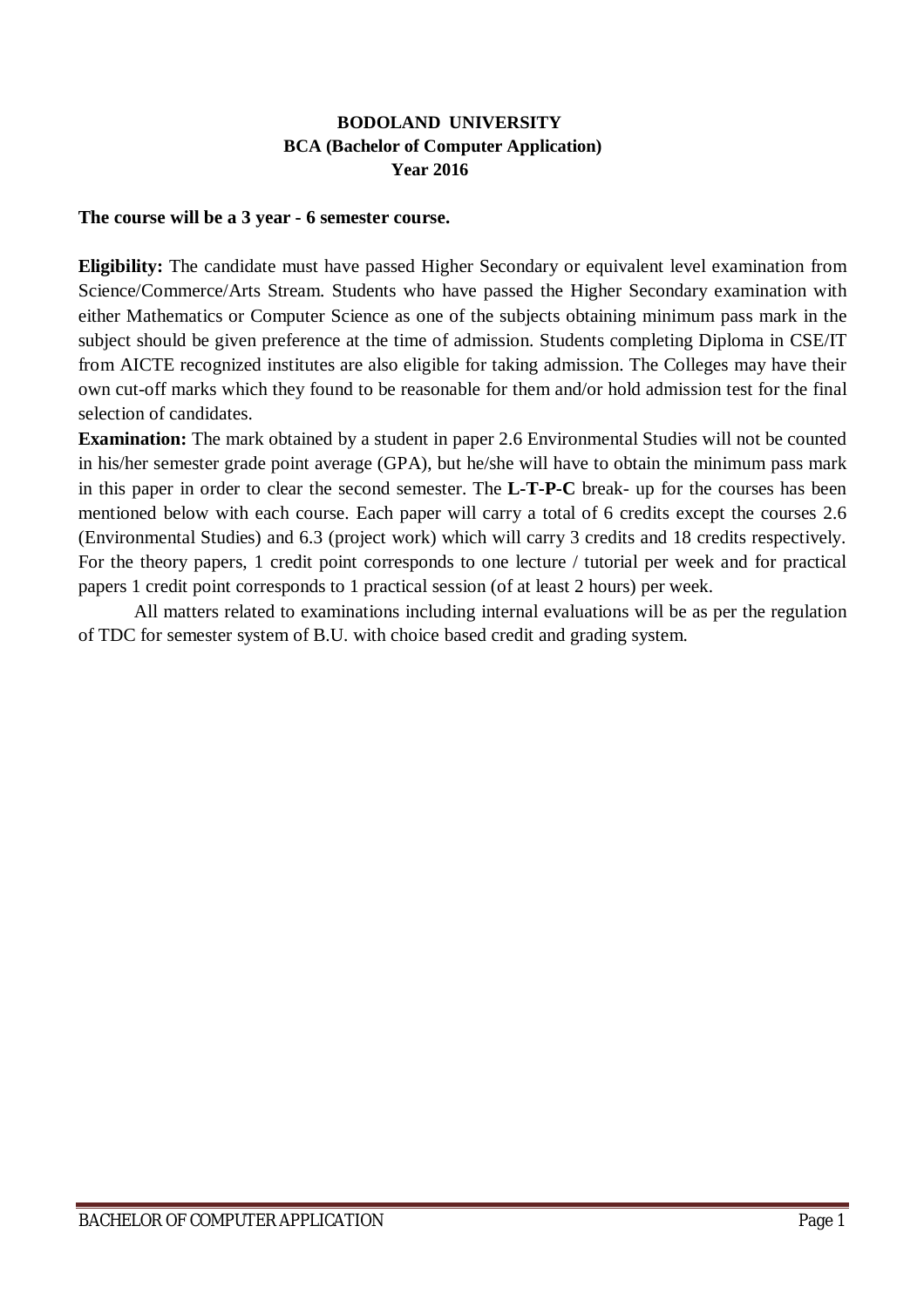| SL.<br>NO.                       | <b>CORE COURSE</b><br>(14)                                                                                                               | <b>ABILITY</b><br><b>ENHANCEMEN</b><br><b>T COURSE</b><br>$(AECC)$ $(2)$ | <b>SKILL</b><br><b>ENHANCE</b><br><b>MENT</b><br><b>COURSE</b><br>(SEC) (2) | <b>ELECTIVE:</b><br><b>DISCIPLINE</b><br><b>SPECIFIC DSE</b><br>(4)                          | <b>ELECTIVE:</b><br><b>GENERIC</b><br>(GE)(4)       |
|----------------------------------|------------------------------------------------------------------------------------------------------------------------------------------|--------------------------------------------------------------------------|-----------------------------------------------------------------------------|----------------------------------------------------------------------------------------------|-----------------------------------------------------|
| $\mathbf I$                      | C1:Computer<br>fundamental & ICT<br>Hardware<br>$(4+4$ lab)<br>$C2$ : Introduction to $C$<br>Programming<br>$(4+4$ lab)                  | AECC:1<br>(English/Hindi/MI<br>L Communication)                          |                                                                             |                                                                                              | GE:1<br>Computer<br>Fundamental<br>S                |
| $\mathbf{I}$                     | C3: Mathematics-I<br>C4: Data Structure &<br>Algorithm<br>$(5+1$ lab)                                                                    | AECC:2<br>Environmental<br>Science                                       |                                                                             |                                                                                              | GE:2<br>Introduction<br>to<br>Programming           |
| $\mathop{\mathrm{III}}\nolimits$ | C5: Computer based<br>Accounting $&$<br>financial Management<br>$(4+4$ lab)<br>C6: Digital Logical<br>Fundamentals<br>C7: Mathematics-II |                                                                          | $SEC1$ :<br>Oracle<br>(SQL/PL-<br>SQL)                                      |                                                                                              | GE:3<br>Computer<br><b>Networks</b><br>and Internet |
| IV                               | C8: Software<br>Engineering<br>C9: Computer<br>Organization and<br>Architecture<br>C10: Data Base<br>Management System<br>$(4+4$ lab)    |                                                                          | $SEC$ 2:<br>UNIX/LINUX<br>Programming                                       |                                                                                              | GE:4<br>Multimedia<br>and<br>Applications           |
| V                                | C11:Object oriented<br>Programming in C++<br>$(4+4$ lab)<br>C12: Operating<br>System<br>$(5+1$ lab/Tutorial)                             |                                                                          |                                                                             | DSE 1:<br>Digital Image<br>Processing<br>$DSE$ 2:<br><b>Numerical Methods</b>                |                                                     |
| VI                               | C13: Web Technology<br>$(4+4$ lab)<br>C14: Computer<br>Networks and Internet                                                             |                                                                          |                                                                             | DSE 3:<br><b>System Programming</b><br>DSE 4:<br><b>DISSERTATION/PR</b><br><b>OJECT WORK</b> |                                                     |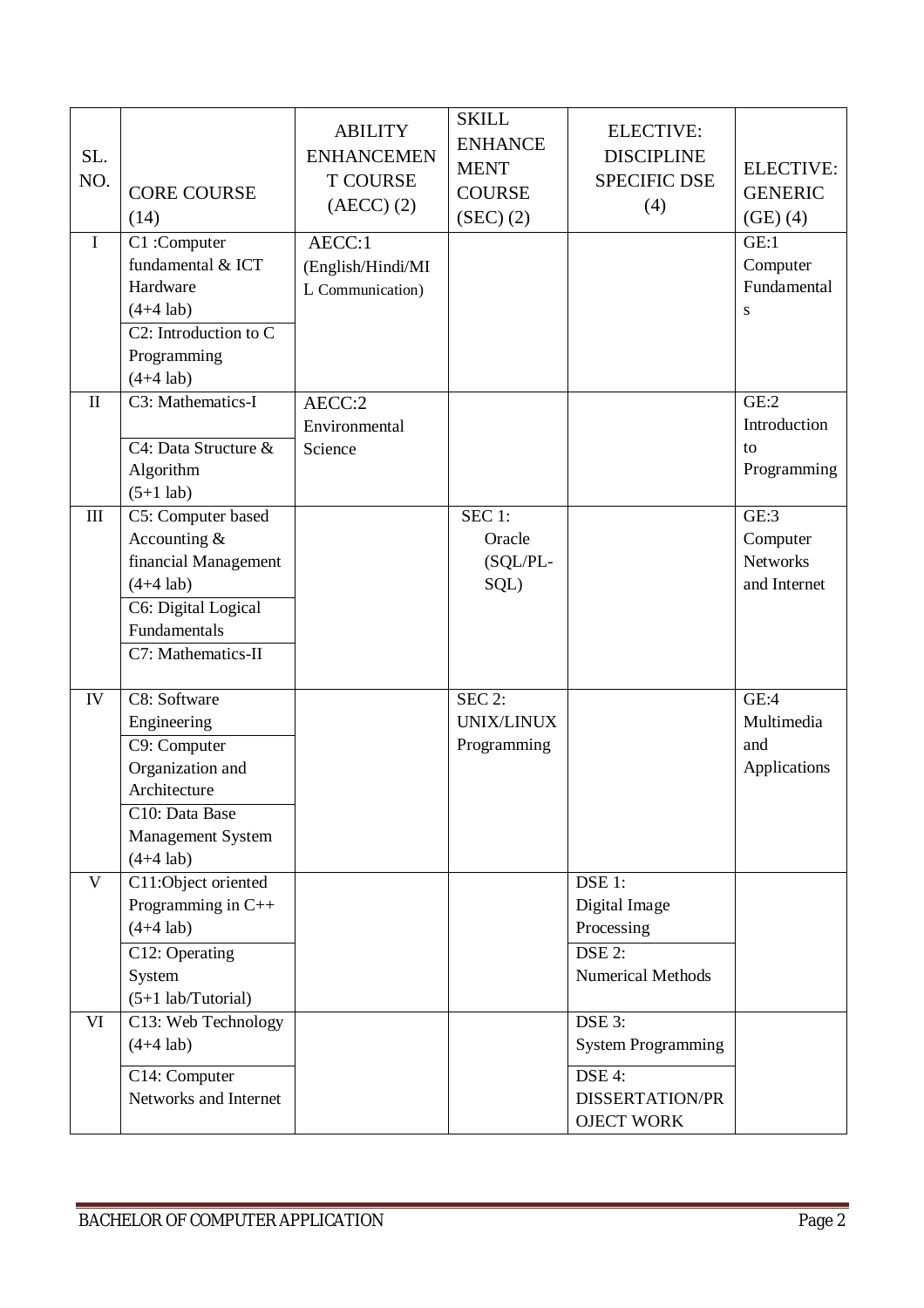| <b>SEM-I</b>      |                   |             |               |                 |     |       |
|-------------------|-------------------|-------------|---------------|-----------------|-----|-------|
| <b>Paper Code</b> | <b>Course</b>     | $L+T+P$     | <b>Credit</b> | End Sem         | Int | Total |
| <b>BCA-101G</b>   | $C-1$             | $4 + 0 + 2$ | 6             | $60(L)+20(P)$   | 20  | 100   |
|                   |                   | $5+1+0$     |               | $60(L) + 20(T)$ | 20  |       |
| <b>BCA-102G</b>   | $C-2$             | $4 + 0 + 2$ | 6             | $60(L) + 20(P)$ | 20  | 100   |
|                   |                   | $5+1+0$     |               | $60(L) + 20(T)$ |     |       |
| <b>BCA-GE-</b>    | $GE-1$            | $4 + 0 + 2$ | 6             | $60(L)+20(P)$   | 20  | 100   |
| 103G              |                   | $5+1+0$     |               | $60(L) + 20(T)$ | 20  |       |
| COMM-             | $AECC-1:English/$ | $5+0+0$     | 6             | 60(L)           | 20  | 100   |
| $104$ GR          | <b>Hindi/MIL</b>  |             |               |                 |     |       |
|                   | (Communication)   |             |               |                 |     |       |
| <b>Total-</b>     |                   |             | 20            | 290             | 60  | 400   |

| <b>SEM-II</b>           |                      |             |               |                 |     |       |
|-------------------------|----------------------|-------------|---------------|-----------------|-----|-------|
| <b>Paper Code</b>       | Course               | $L+T+P$     | <b>Credit</b> | End Sem         | Int | Total |
| <b>BCA-201G</b>         | $C-3$                | $4 + 0 + 2$ | 6             | $60(L)+20(P)$   | 20  | 100   |
|                         |                      | $5+1+0$     |               | $60(L) + 20(T)$ |     |       |
| <b>BCA-202G</b>         | $C-4$                | $4 + 0 + 2$ | 6             | $60(L) + 20(P)$ | 20  | 100   |
|                         |                      | $5+1+0$     |               | $60(L) + 20(T)$ |     |       |
| <b>BCA-GE-203G</b> GE-2 |                      | $4 + 0 + 2$ | 6             | $60(L) + 20(P)$ | 20  | 100   |
|                         |                      | $5+1+0$     |               | $60(L) + 20(T)$ |     |       |
| <b>ENV-204GR</b>        | AECC-2:              | $4+1+1$     | 6             | $60(L) + 20(P)$ | 20  | 100   |
|                         | <b>Environmental</b> |             |               |                 |     |       |
|                         | <b>Science</b>       |             |               |                 |     |       |
| Total-                  |                      |             | 24            | 290             | 60  | 400   |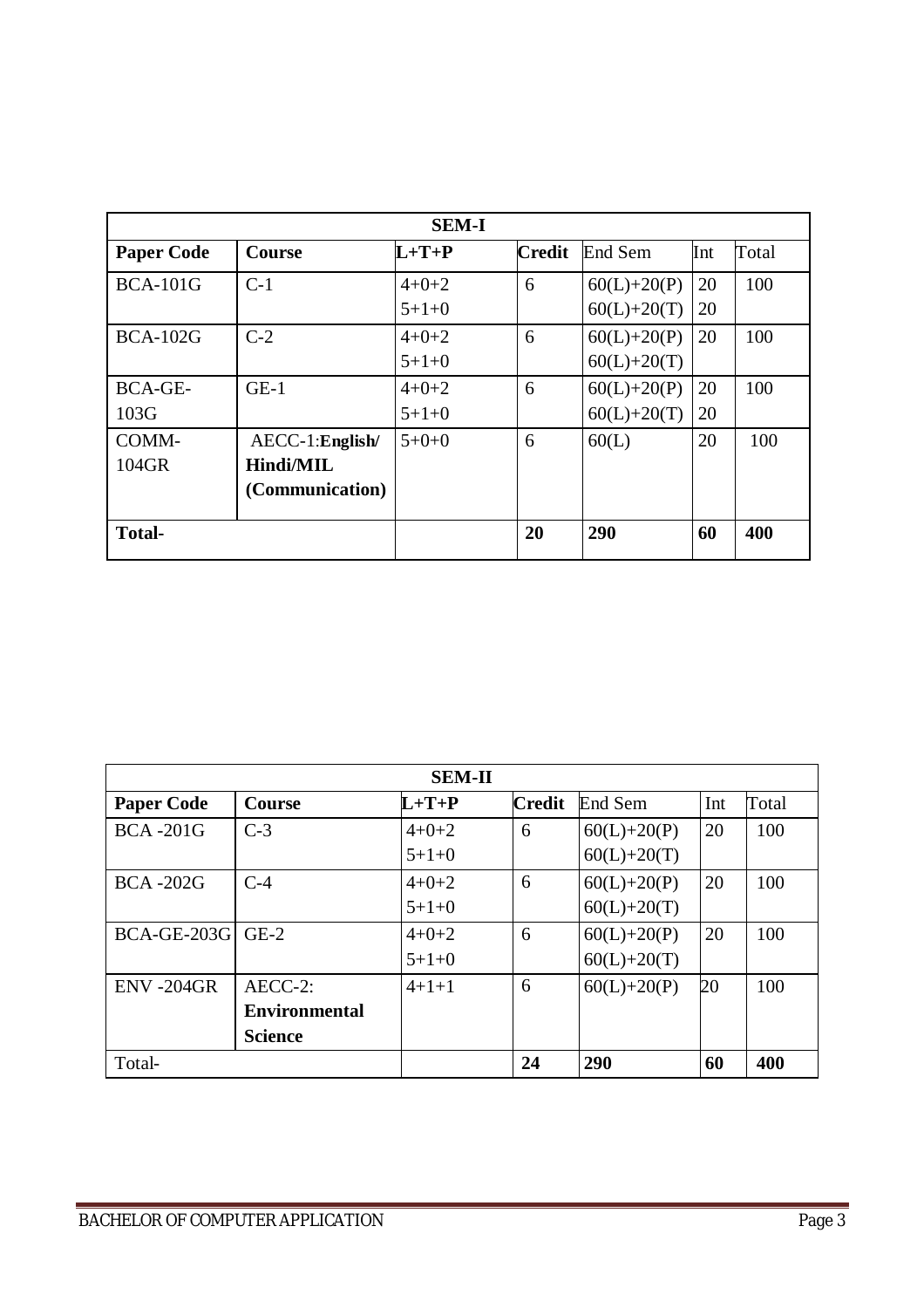| <b>SEM-III</b>    |               |                |                |                 |     |       |
|-------------------|---------------|----------------|----------------|-----------------|-----|-------|
| <b>Paper Code</b> | <b>Course</b> | $L+T+P$        | <b>Credit</b>  | End Sem         | Int | Total |
| <b>BCA-301G</b>   | $C-5$         | $4 + 0 + 2$    | 6              | $60(L)+20(P)$   | 20  | 100   |
|                   |               | $5+1+0$        |                | $60(L) + 20(T)$ |     |       |
| <b>BCA-302G</b>   | $C-6$         | $4 + 0 + 2$    | 6              | $60(L)+20(P)$   | 20  | 100   |
|                   |               | $5+1+0$        |                | $60(L) + 20(T)$ |     |       |
| <b>BCA-303G</b>   | $C-7$         | $4 + 0 + 2$    | 6              | $60(L)+20(P)$   | 20  | 100   |
|                   |               | $5+1+0$        |                | $60(L) + 20(T)$ |     |       |
| $BCA - SEC1$ -    | $SEC-1$       | $\overline{2}$ | $\overline{2}$ | 50(L)           |     | 50    |
| 304GR             |               |                |                |                 |     |       |
| BCA-GE-           | $GE-3$        | $4 + 0 + 2$    | 6              | $60(L)+20(P)$   | 20  | 100   |
| 305G              |               | $5+1+0$        |                | $60(L) + 20(T)$ |     |       |
| <b>Total-</b>     |               |                | 26             | 370             | 80  | 450   |
|                   |               |                |                |                 |     |       |
|                   |               |                |                |                 |     |       |

| <b>SEM-IV</b>      |         |                |                |                 |     |       |
|--------------------|---------|----------------|----------------|-----------------|-----|-------|
| <b>Paper Code</b>  | Course  | $L+T+P$        | <b>Credit</b>  | End Sem         | Int | Total |
| <b>BCA-401G</b>    | $C-8$   | $4 + 0 + 2$    | 6              | $60(L)+20(P)$   | 20  | 100   |
|                    |         | $5+1+0$        |                | $60(L) + 20(T)$ |     |       |
| <b>BCA-402G</b>    | $C-9$   | $4 + 0 + 2$    | 6              | $60(L)+20(P)$   | 20  | 100   |
|                    |         | $5+1+0$        |                | $60(L) + 20(T)$ |     |       |
| <b>BCA-403G</b>    | $C-10$  | $4 + 0 + 2$    | 6              | $60(L)+20(P)$   | 20  | 100   |
|                    |         | $5+1+0$        |                | $60(L) + 20(T)$ |     |       |
| $BCA - SEC2-$      | $SEC-2$ | $\overline{2}$ | $\overline{2}$ | 50(L)           |     | 50    |
| 404GR              |         |                |                |                 |     |       |
| <b>PHY-GE-405G</b> | $GE-4$  | $4 + 0 + 2$    | 6              | $60(L)+20(P)$   | 20  | 100   |
|                    |         | $5+1+0$        |                | $60(L) + 20(T)$ |     |       |
| <b>Total-</b>      |         |                | 26             | 370             | 80  | 450   |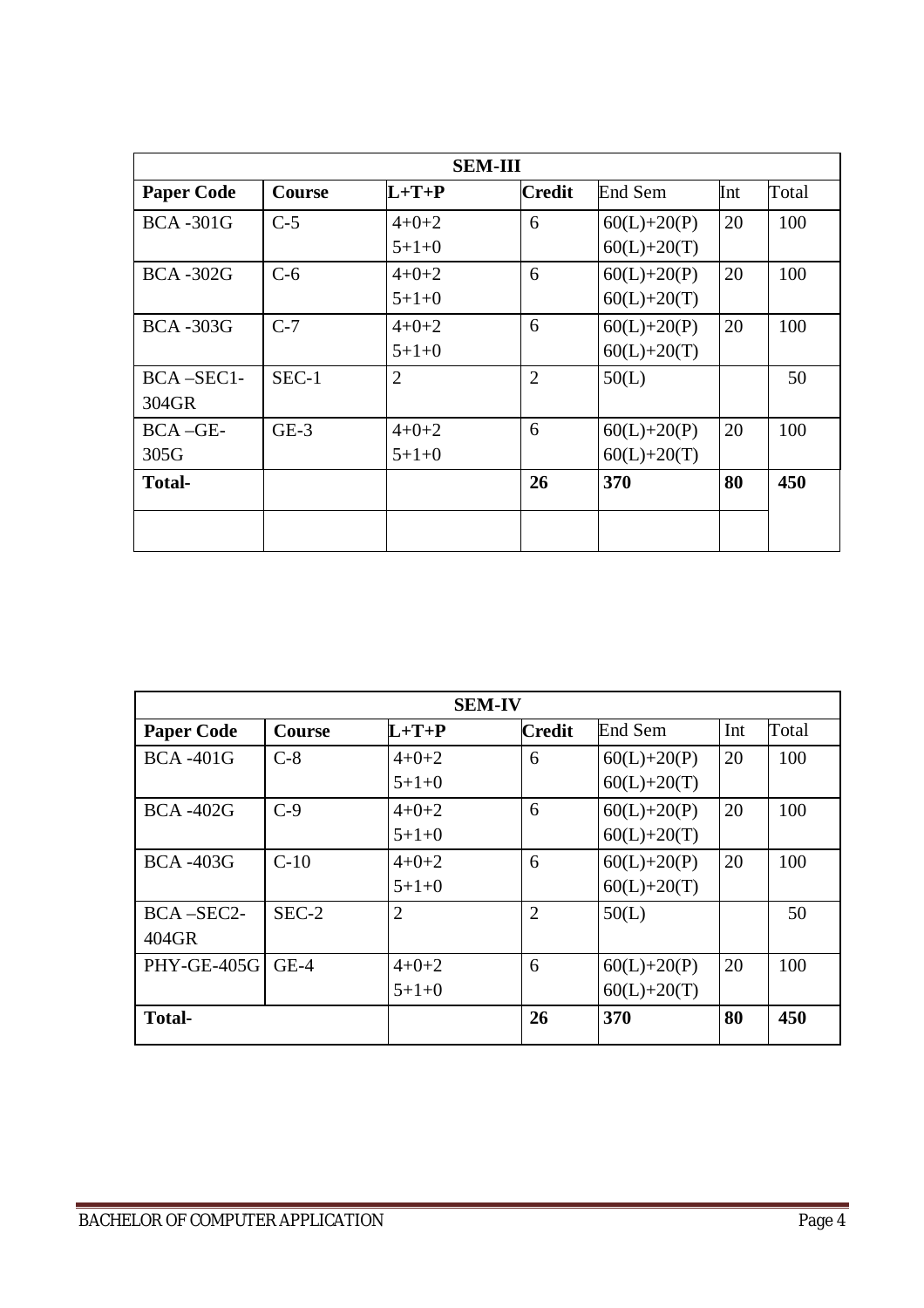|                   |               |             | <b>SEM-V</b>  |                 |     |       |
|-------------------|---------------|-------------|---------------|-----------------|-----|-------|
| <b>Paper Code</b> | <b>Course</b> | $L+T+P$     | <b>Credit</b> | End Sem         | Int | Total |
| <b>BCA-501G</b>   | $C-11$        | $4+0+2$     | 6             | $60(L)+20(P)$   | 20  | 100   |
|                   |               | $5+1+0$     |               | $60(L) + 20(T)$ |     |       |
| <b>BCA-502G</b>   | $C-12$        | $4 + 0 + 2$ | 6             | $60(L)+20(P)$   | 20  | 100   |
|                   |               | $5+1+0$     |               | $60(L) + 20(T)$ |     |       |
| BCA-DSE1-         | DSE-1         | $4 + 0 + 2$ | 6             | $60(L)+20(P)$   | 20  | 100   |
| 503G              |               | $5+1+0$     |               | $60(L) + 20(T)$ |     |       |
| BCA-DSE2-         | $DSE-2$       | $4+0+2$     | 6             | $60(L)+20(P)$   | 20  | 100   |
| 504G              |               | $5+1+0$     |               | $60(L) + 20(T)$ |     |       |
| <b>Total-</b>     |               |             | 24            | 320             | 80  | 400   |
|                   |               |             |               |                 |     |       |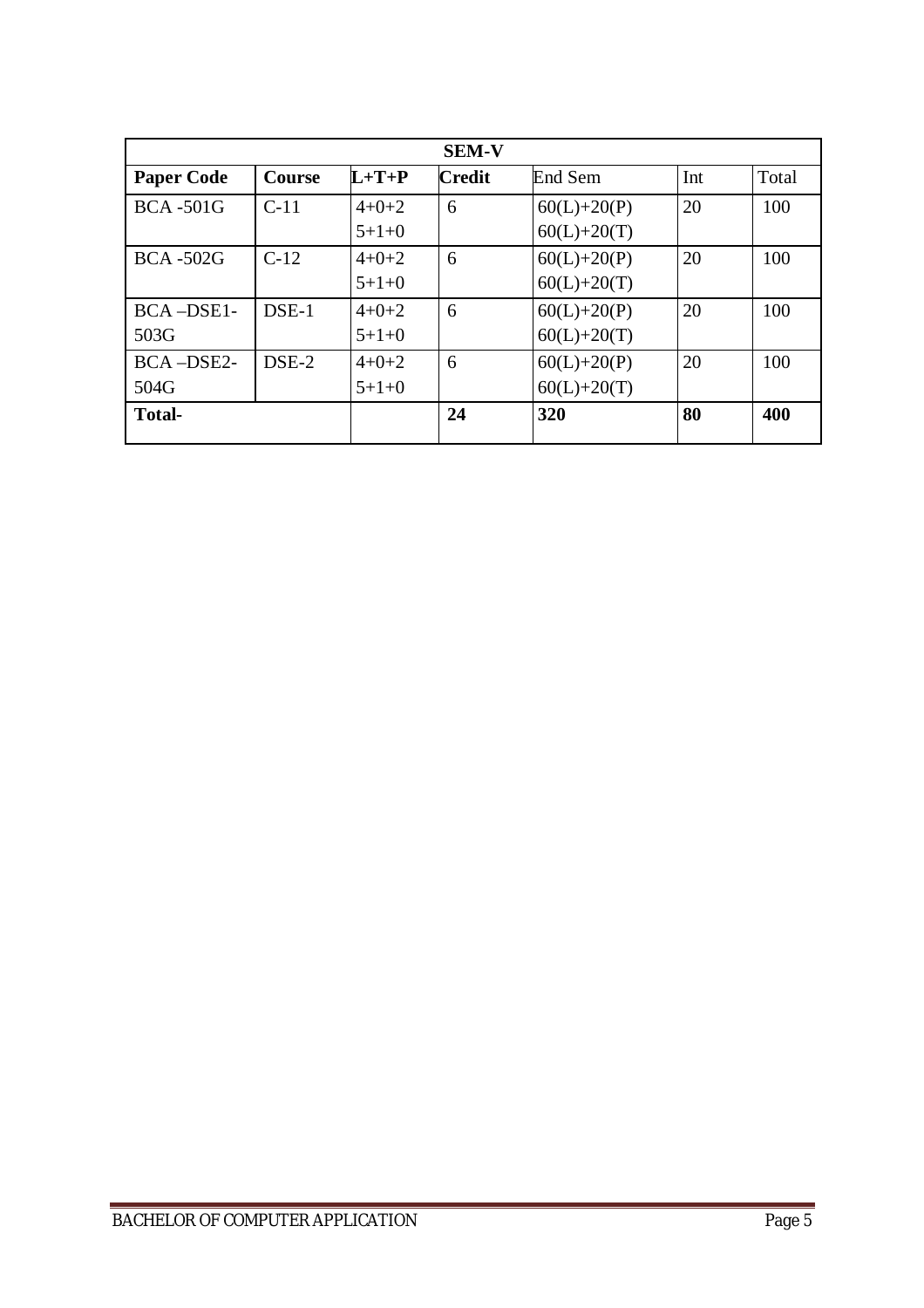- 1. Where there is a practical there will be no tutorial or vice-versa.
- 2. Institute should evolve a system/policy about ECA/ General Interest/Hobby/Sports/NCC/NSS/related courses on its own.
- 3. **Skill Enhancement Courses (SEC)**: These courses are to be chosen from a pool of courses designed to provide value-based and/or skill-based knowledge and should contain both theory and lab/handson/training/field work. The main purpose of these courses is to provide students life-skills in hands-on mode so as to increase their employability. The list provided under this category are suggestive in nature and each Institution/College has complete freedom to suggest their own papers under this category based on their expertise, specialization, requirements, scope and need. However, in this case approval of Academic section of the University is mandatory.

| <b>SEM-VI</b>     |               |             |               |                 |     |       |
|-------------------|---------------|-------------|---------------|-----------------|-----|-------|
| <b>Paper Code</b> | <b>Course</b> | $L+T+P$     | <b>Credit</b> | End Sem         | Int | Total |
| <b>BCA-601G</b>   | $C-13$        | $4 + 0 + 2$ | 6             | $60(L)+20(P)$   | 20  | 100   |
|                   |               | $5+1+0$     |               | $60(L) + 20(T)$ |     |       |
| <b>BCA-602G</b>   | $C-14$        | $4 + 0 + 2$ | 6             | $60(L)+20(P)$   | 20  | 100   |
|                   |               | $5+1+0$     |               | $60(L) + 20(T)$ |     |       |
| BCA-DSE3-         | DSE-3         | $4 + 0 + 2$ | 6             | $60(L)+20(P)$   | 20  | 100   |
| 603G              |               | $5+1+0$     |               | $60(L) + 20(T)$ |     |       |
| BCA-DSE4-         | DSE-4         | $4 + 0 + 2$ | 6             | $60(L)+20(P)$   | 20  | 100   |
| 604G              | (Project/Diss | $5+1+0$     |               | $60(L) + 20(T)$ |     |       |
|                   | ertation)     |             |               |                 |     |       |
| <b>Total-</b>     |               |             | 24            | 320             | 80  | 400   |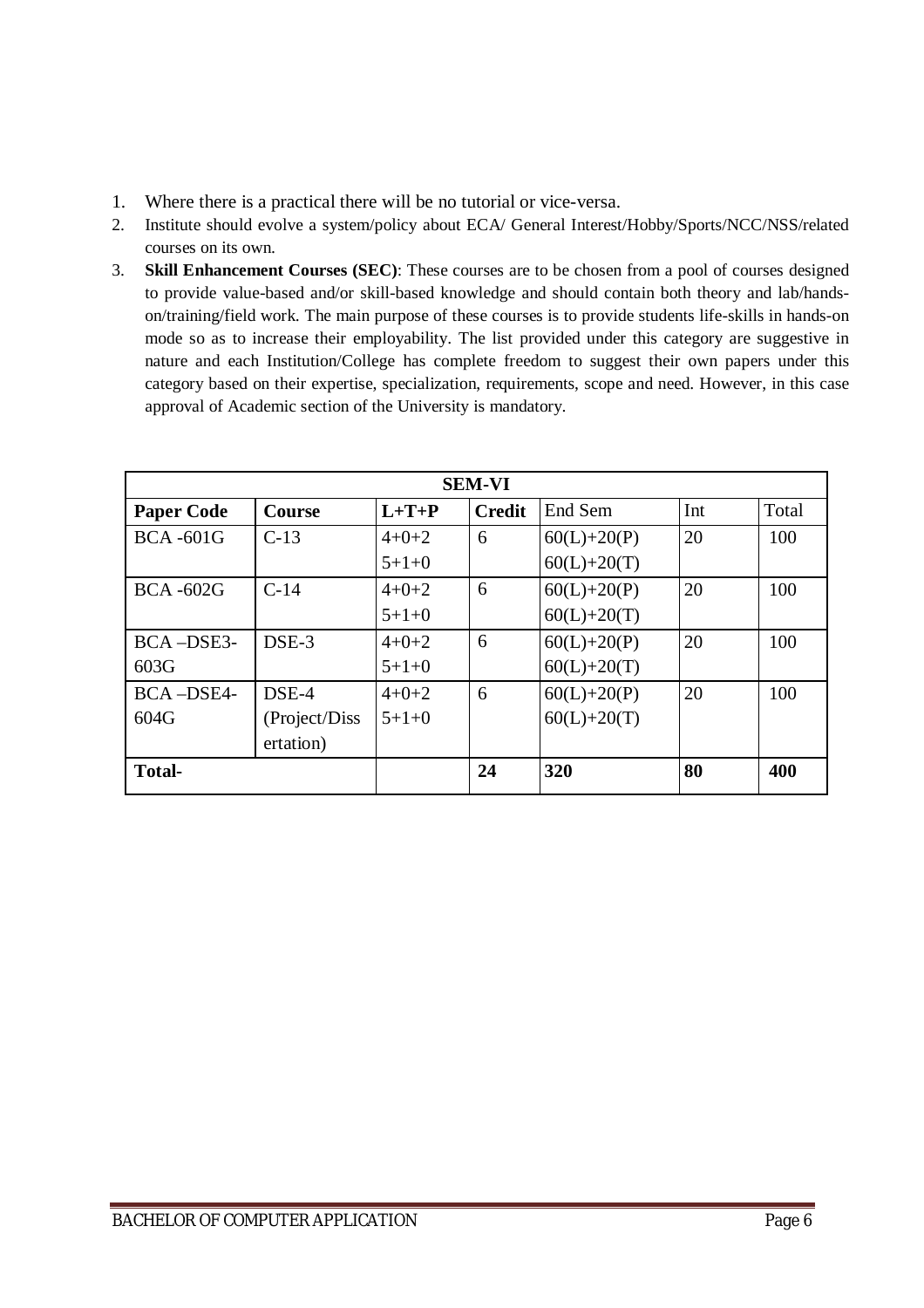#### **DETAILED SYLLABUS**

#### **SEMESTER – I**

#### **BCA.C1. COMPUTER FUNDAMENTAL & ICT HARDWARE**

#### **Total marks: 100 (Semester end examination - 60, Practical- 20, Internal assessment - 20)**

#### **UNIT I**

Evolution of Computer system, Classification of Computer, Modern Computer, Hardware and Software. Major components of a Digital Computer.

Number System: Representation of numbers , Representation of signed integers, Sign and magnitude,  $1<sup>s</sup>$  complement and  $2<sup>s</sup>$  complement representation, conditions for overflow/underflow and its detection.

Assembler, Compiler, Interpreter, Linker and Loader. Definition and concepts of algorithm and its different implementations-pseudo code, flowchart and Computer programs.

#### **UNIT II**

Hard Disk Drive: logical structure and file system, Hard disk tools: Disk cleanup, error checking, de fragmentation, scanning for virus, formatting, installing additional HDD. New trends in HDD.

### **UNIT III**

Optical Media, CDROM, theory of operation, drive speed, buffer, cache, CD-r, CD-RW, DVD ROM, DVD technology, preventive maintenance for DVD and CD drives, New Technologies, Driver installation, Writing and cleaning CD and DVD.

### **UNIT IV**

Processor: Intel processor family. Latest trends in processor, Motherboard, Sockets and slots, power connectors. Peripheral connectors. Bus slots, USB, pin connectors. Different kinds of motherboards. RAM**.** Cache and Virtual Memory concept.

### **UNIT V**

SMPS. BIOS. Network Interface Card, network cabling, I/O Box, Switches, RJ 45 connectors, Patch panel, Patch cord, racks, IP address.

#### **SUGGESTED READINGS:**

1. Anita Goel, *Computer Fundamentals*, Pearson, 2010.

2. *Comdex: Hardware and Networking Course Kit*:, DreamTech press.

3. V. Rajaraman, Neeharika Adabala, *Fundamentals of Computers*, PHI, EEE 6th Edition.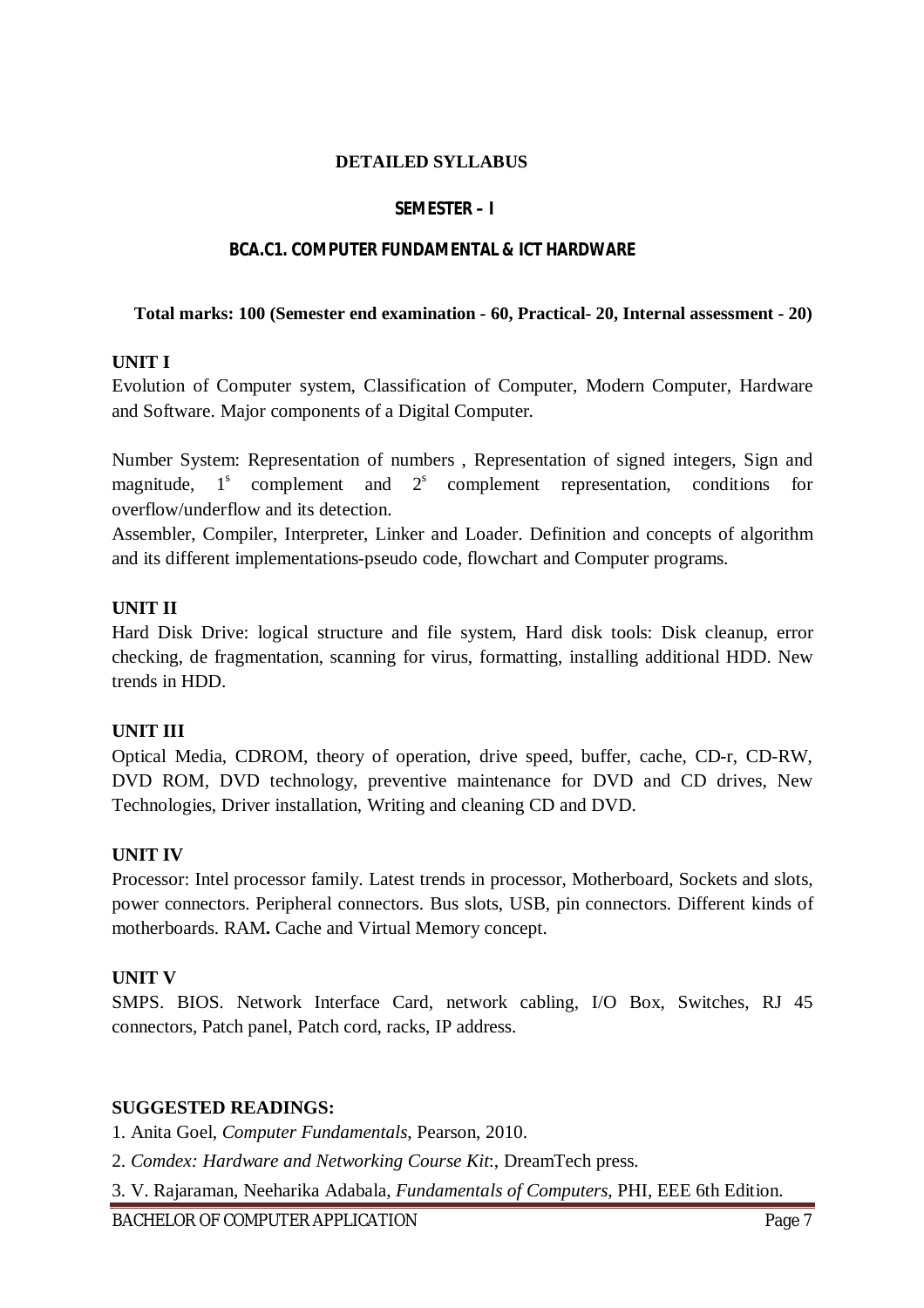4. Ron Gilster*, PC hardware: A beginners Guide*, Tata McGraw Hill.

5. E. Balaguruswamy, *Computer Fundamentals and C Programming*, Tata McGraw Hill.

## **LABORATORY**

## **Practical Assignments covering paper BCA. C1. (Computer Fundamentals & ICT Hardware) - 40 marks (At least 6 assignments have to be done by each student from the following list.)**

Objectives: The Practical introduces the students to a personal computer and its basic peripherals, the process of assembling a personal computer, installation of system software like Windows OS, LINUX OS, and device drivers. Basic system administration in Linux which includes: Basic Linux commands in bash, Create hard and symbolic links, Text processing, Using wildcards In addition hardware and software level troubleshooting process, tips and tricks would be covered.

Different ways of hooking the PC on to the network and internet from home and workplace and effectively usage of the internet. Configuring the TCP/IP setting. Usage of web browsers, email, newsgroups and discussion forums would be covered. In addition, awareness of cyber hygiene, i.e., protecting the personal computer from getting infected with the viruses, worms and other cyber attacks would be introduced.

## **List of Experiments/Tasks:**

**Task 1:** Identify the peripherals of a computer, components in a CPU and its functions. Draw the block diagram of the CPU along with the configuration of each peripheral and submit to your instructor.

**Task 2**: Every student should disassemble and assemble the PC back to working condition. Lab instructors should verify the work and follow it up with a Viva.

**Task 3**: Every student should individually install MS windows on the personal computer. Lab instructor should verify the installation and follow it up with a Viva.

**Task 4**: Every student should install Linux on the computer. This computer should have windows installed. The system should be configured as dual boot with both windows and Linux. Lab instructors should verify the installation and follow it up with a Viva

**Task 5:** Basic commands in Linux

**Task 6:** Hardware Troubleshooting: Students have to be given a PC which does not boot due to improper assembly or defective peripherals. They should identify the problem and fix it to get the computer back to working condition. The work done should be verified by the instructor and followed up with a Viva

**Task 7:** Software Troubleshooting: Students have to be given a malfunctioning CPU due to system software problems. They should identify the problem and fix it to get the computer back to working condition. The work done should be verified by the instructor and followed up with a Viva.

Task 8: The test consists of various systems with Hardware / Software related troubles, formatted disks without operating systems. Installation of antivirus software, configure their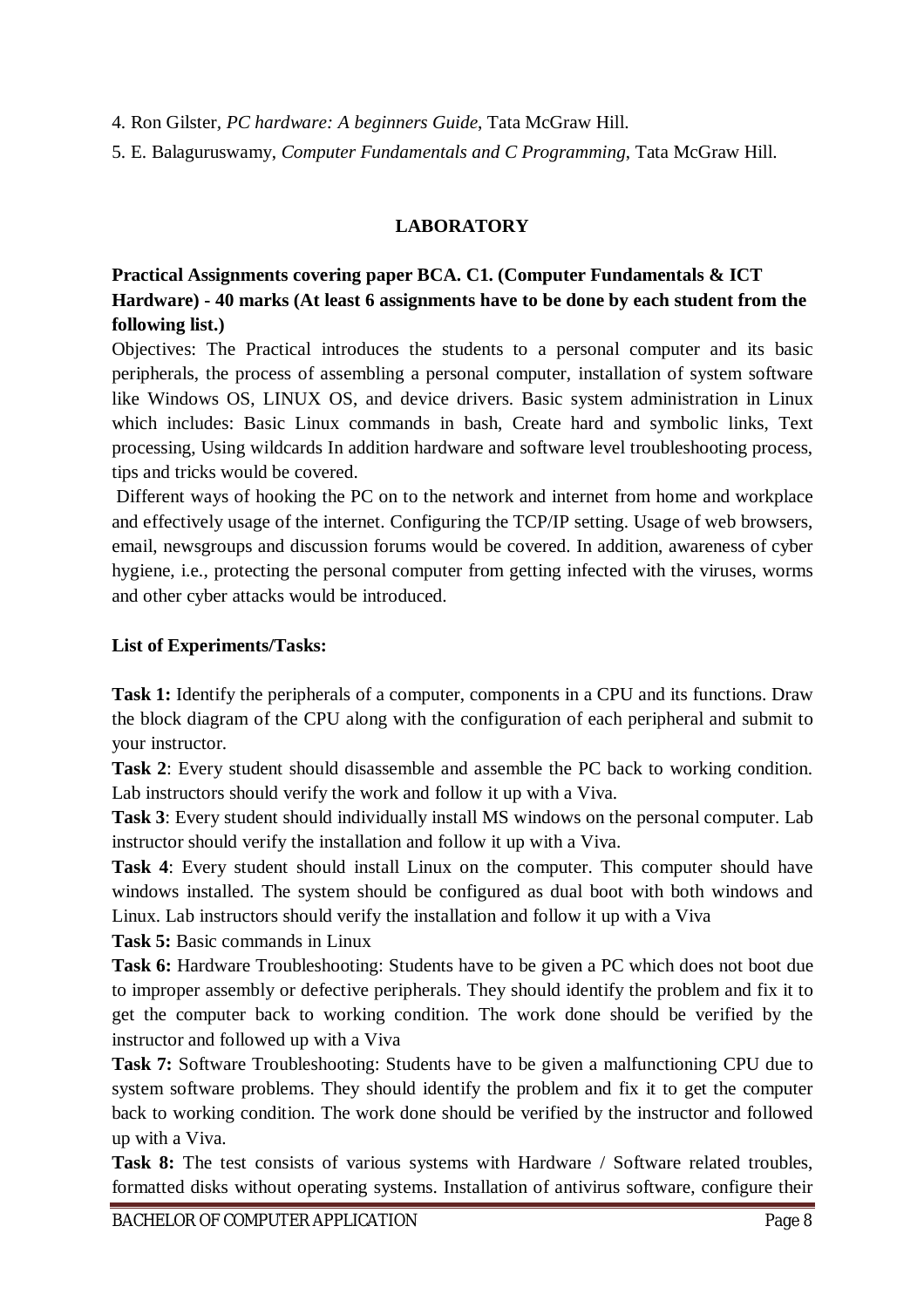personal firewall and windows update on their computer. Then they need to customize their browsers to block pop ups, block active x downloads to avoid viruses and/or worms.

## **BCA.C2. INTRODUCTION TO C PROGRAMMING**

## **Total marks: 100 (Semester end examination-60, Practical -20 Internal assessment - 20)**

## **UNIT I**

## **Overview of C**

C program structure, executing C program. Variables, Data Types, Constants, Character set, C tokens, variables declaration, Assigning values to variables---Assignment statement, declaring a variable as constant, as volatile.

### **Operators and Expression**

Categories of operator- Arithmetic, Relational, logical, assignment, increment, decrement*,*  conditional, bitwise and special operators; arithmetic expressions, precedence and associativity of operators, type conversions, mathematical functions

## **Managing Input and Output Operators**

Reading and writing a character, formatted input, formatted output.

## **UNIT II**

### **Decision Making and Branching Statement**

*if* statement, *if…..else* statement, nested *if…. else* statement , *switch….case* statement, *goto*  statement.

### **Decision Making and Looping**

Definition of loop, categories of loops, *for* loop *while* loop, *do-while* loop, *break* statement, *continue* statement

## **UNIT III**

### **Arrays**

Declaration and accessing of one & two-dimensional arrays, initializing two-dimensional arrays, multidimensional arrays.

### **Functions**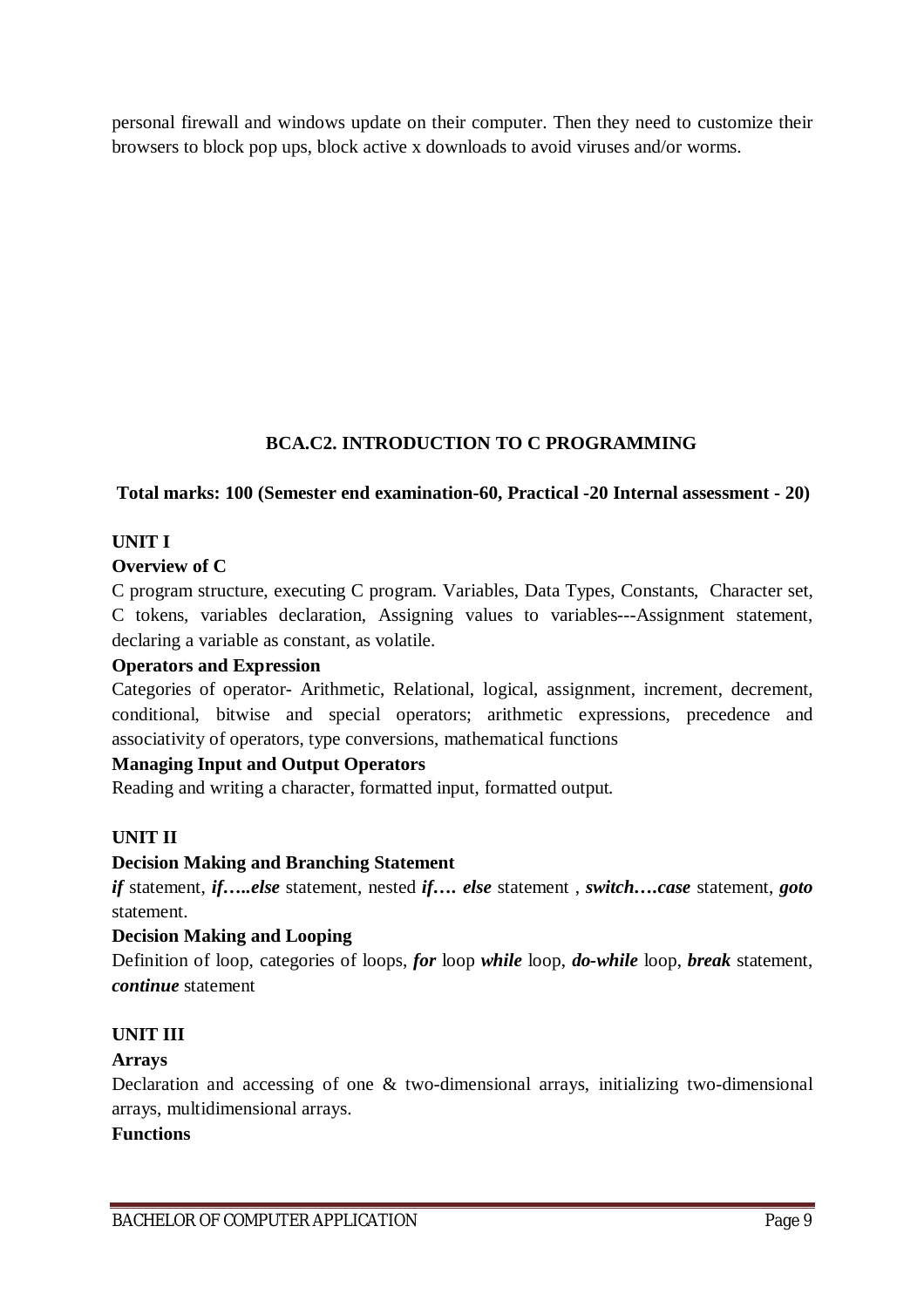The form of C functions, Return values and types, return statement, calling a function, categories of functions, Nested functions, Recursion, functions with arrays, call by value, call by reference

### **Unit IV**

### **Structures and Unions**

Defining, giving values to members, initialization and comparison of structure variables, array of structure, array within structure, structure within structure, structures and functions, unions.

## **Preprocessors**

Macro substitution, file inclusion.

## **Unit V**

## **Pointers**

Definition of pointer, declaring and initializing pointers, accessing a variable through address and through pointer, pointers and arrays, pointers and functions, pointers and structures.

### **File Management in C**

Opening, closing and I/O operations on files, random access to files, command line arguments.

### **SUGGESTED READINGS:**

1. Byron Gottfried, Schaum's *Outline Programming with C*, Second Edition, Tata McGraw-Hill

2. Yashavant Kanetkar, *Let Us C*, Eighth Edition, BPB Publications.

3. Kernighan and Ritchie, *The C Programming Language*, Second Edition, Prentice Hall,

## **LABORATORY**

**Practical Assignments covering paper BCA.C2 (Introduction to C programming) - 60 marks (At least 20 programming assignments have to be done by each student from the following list. The assignments should be selected in such a way that all the features of C language are included.) List of Experiments:**

1. Write a program to convert a given temperature value from Fahrenheit scale to Centigrade scale and vice versa.

2. Write a program to display ASCII value of a character.

3. Write a program to check whether a number is perfect or not.

4. Write a program to find out the biggest of three numbers using nested if.

5. A company insures its drivers if either of the following conditions are satisfied Driver is married. Driver is an unmarried, male and above 30 years of age. Driver is unmarried,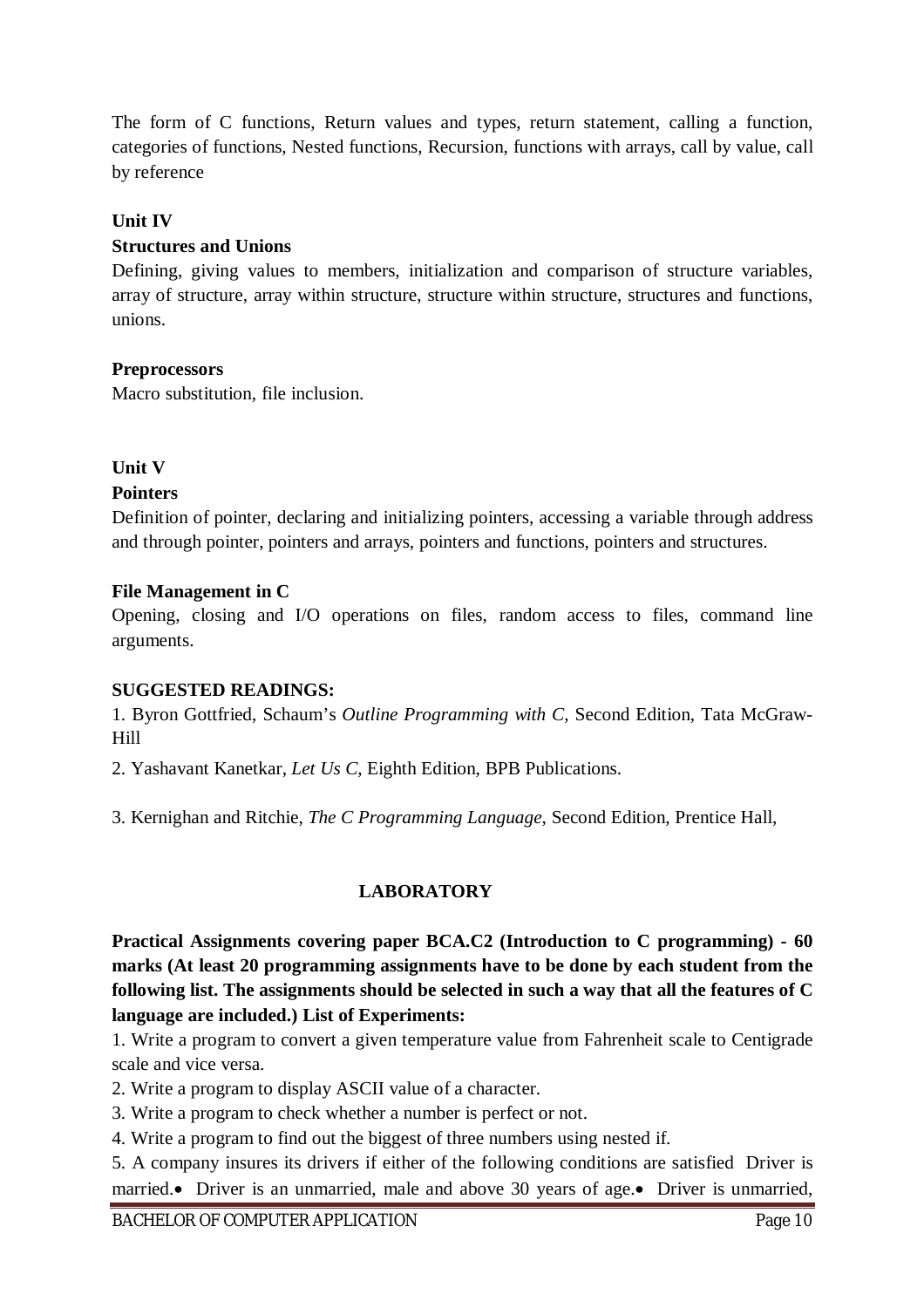female and above 25 years of age. Write a program to decide if a driver is to be insured using logical operators.

6. Write a program to read a list of positive integers terminated by -1 and display the odd and even numbers separately and also their respective counts.

7. Write a program to read values of n and x and print the value of y using switch case where

a.  $y=n+x$  when  $n=1$ 

b.  $y=1+x/n$  when  $n=2$ 

c.  $y= n+3x$  when  $n=3$ 

d.  $y=1+nx$  when  $n>3$ or  $n<1$ .

8. Write a program to n values of sales and then calculate the commission on sales amount where the commission is calculated as follows: a. If sales  $\leq$  Rs.500, commission is 5%. b. If sales  $> 500$  but  $\leq 2000$ , commission is Rs 35 plus 10% above Rs 500. c. If sales  $> 2000$  but  $\epsilon$  = 5000, commission is Rs 185 plus 12% above Rs. 2000. d. If sales > 5000, commission is 12.5%.

9. Write a program to find out minimum, maximum, sum and average of n numbers without using array.

10. Program to find mean and standard deviation (SD) for a set of n numbers without using array.

11. Write a program to find out the roots of a quadratic equation. Use proper testing to find checks for real and complex roots.

12. Write a program to print the digits of a number in words. ( eg. if a number 841 is entered through the keyboard your program should print "Eight Four One".)

13. Write a program to print the PASCAL Triangle up to the n-th row where n is an input to the program.

14. Write a function to return the HCF of two positive integers. Write a main function to read two positive integers and print their HCF and LCM by using the above function.

15. Write a program to convert a decimal number into binary number using function.

16. Write a program to display the result of sine series using function.

17. Write a program to find the sum of the following series  $1+x-x^2/3!+x^2/5!-x^2/7!+ \ldots$ corrected up to the 3 decimal place.

18. Write a program to read n numbers in a sorted array and insert a given element in a particular position

19. Write functions to compute the factorial of a number using both recursive and nonrecursive procedure.

20. Write a program to print the values of n cr and n r $\geq$ pr for given positive integers n > 0. Use a function fact(n) to return the factorial of a non-negative integer.n. n cr=n!/r!\*(n-r)! n  $pr=n!/(n-r)!$ 

21. Write a program to display the first n Fibonacci numbers using function.

22. Write a program to display the prime numbers within a given range. Write a function to check whether a given integer is prime or not and use it.

23. Write a program to Multiply two matrices using function

24. Write a program to display the upper Triangle and lower Triangle of a given square matrix using function.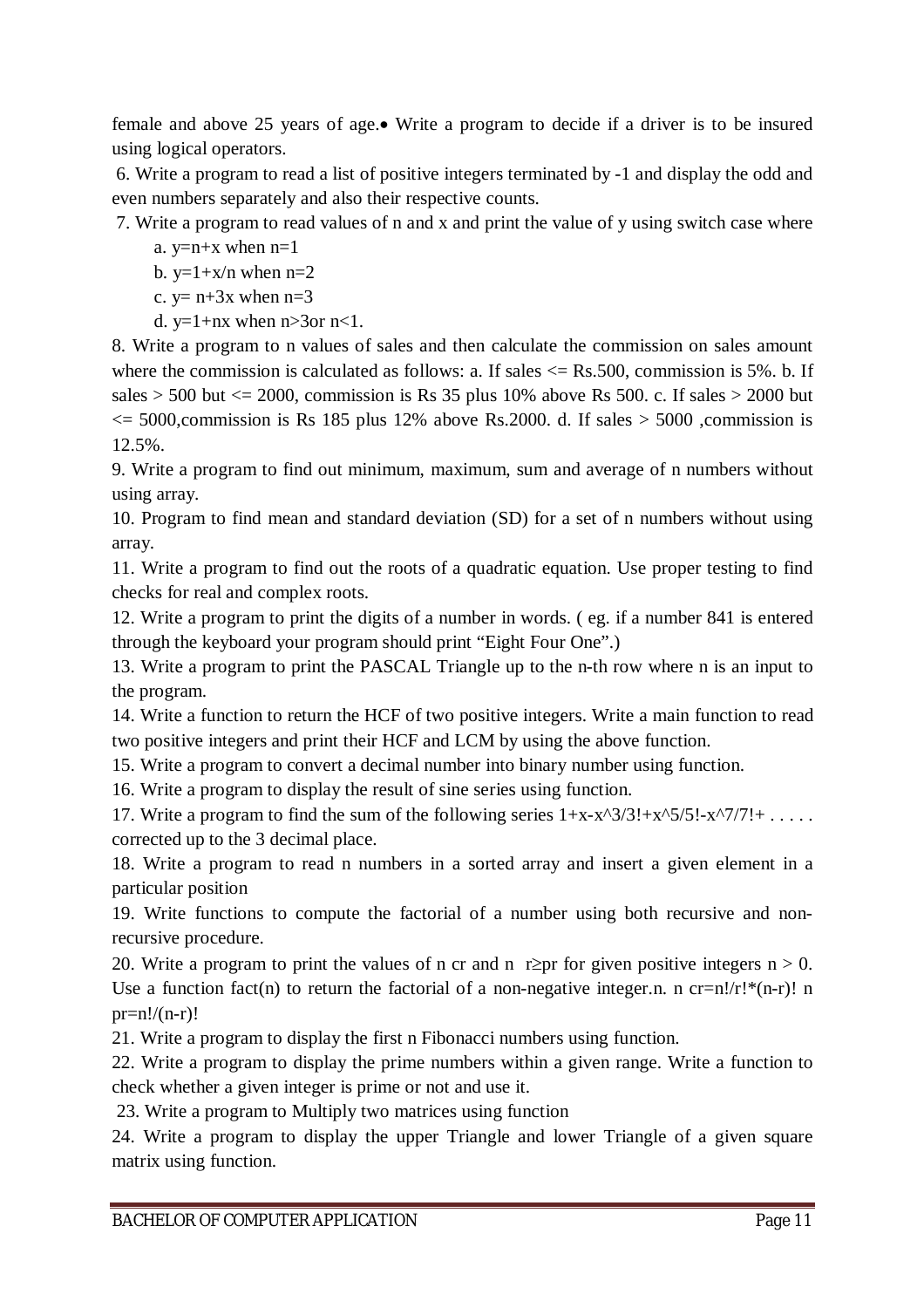25. Write a function to check if a given square matrix is symmetric or not. Write a main function to implement it.

26. Write a program to read a m X n matrix and calculate the Row sum and Column Sum of the matrix

27. Write a function to read in an integer and print the representation of the number using the sign and magnitude representation scheme using 8 bits. The program should check for overflow/under flow conditions. The left most bit is to be used as the sign bit.

28. Write a program to merge two sorted arrays.

29. Write a program to implement selection sort using function.

30. Write a program to count the number of vowels in a string.

31. Write a program to concatenate two strings using function (without using library function).

32. Write a program to convert a string from upper case to lower case and vice versa.

33. Write a program to swap two numbers using function (pass the pointers).

34. Write a program to sort n number of strings in ascending order using pointer.

35. Write a program using pointers to copy a string to another string variable (without using library function).

36. Declare a structure of a student with details like roll number, student name and total marks. Using this, declare an array with 50 elements. Write a program to read details of n students and print the list of students who have scored 75 marks and above.

37. Create a structure to store the following information of employees. a. Employee's number, name, pay and date of joining.

It has been decided to increase the pay as per the following rules:  $Pay \leq Rs.3000 : 20\%$ increase Pay  $\langle$  = Rs.6000 but > Rs.3000 :15% increase Pay > Rs.6000 : no increase Write a program to implement the above structure. 38. Write a program to read a text file and count the number of vowels in the text file. 39. Write a program to copy a text file to another file.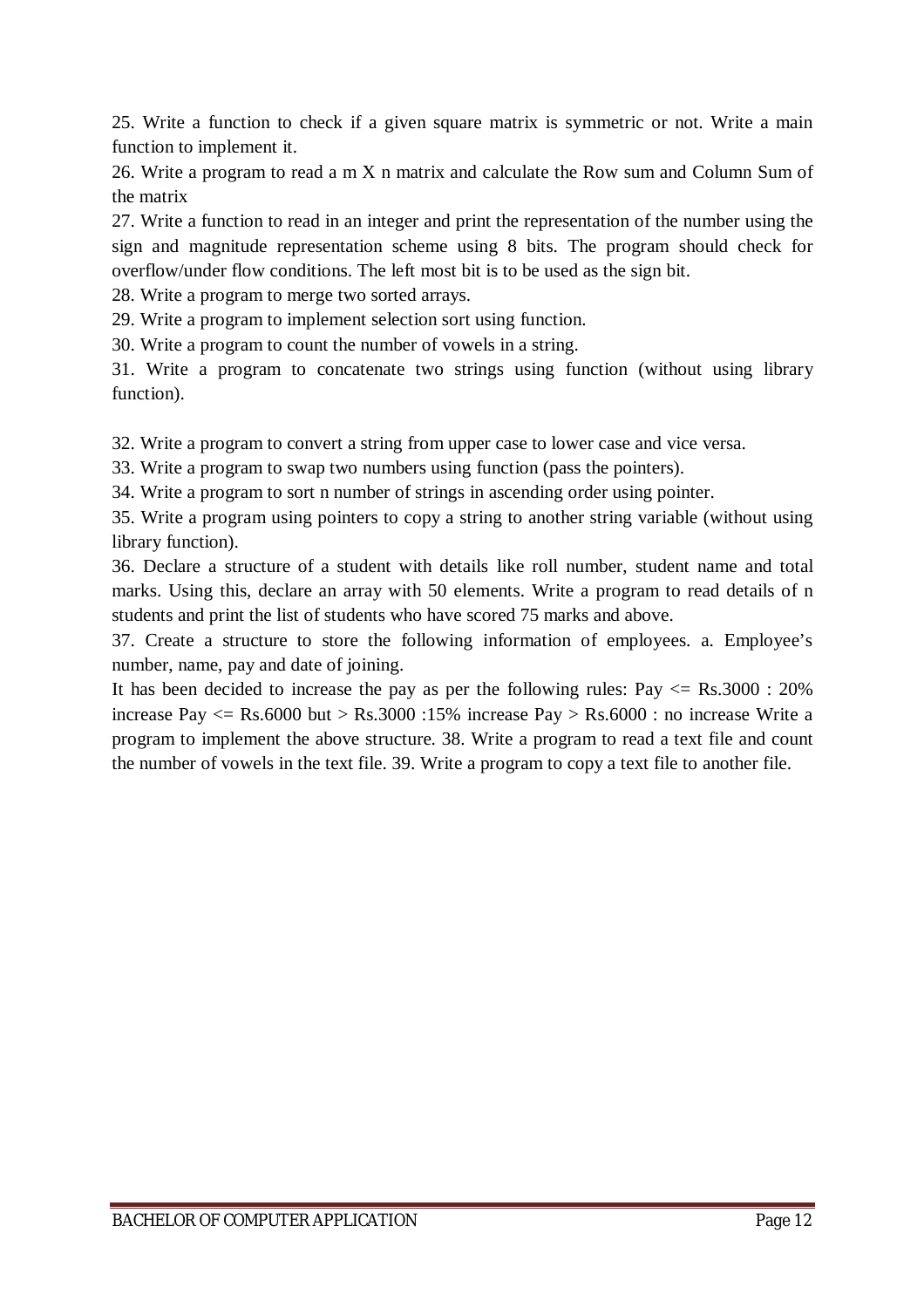## **GE-1: Computer Fundamentals Theory: 60 lectures**

| 1. Introduction: Introduction to computer system, uses, types.                                                                                                                                                                           | 6L  |
|------------------------------------------------------------------------------------------------------------------------------------------------------------------------------------------------------------------------------------------|-----|
| 2. Data Representation: Number systems and character representation, binary<br>arithmetic                                                                                                                                                | 12L |
| 3. Human Computer Interface: Types of software, Operating system as<br>user interface, utility programs                                                                                                                                  | 6L  |
|                                                                                                                                                                                                                                          | 10L |
| <b>Devices:</b> Input and output devices<br>4.                                                                                                                                                                                           | 6L  |
| 5.<br><b>Memory:</b> Primary, secondary, auxiliary memory, RAM, ROM, cache memory,<br>hard disks, optical disks                                                                                                                          |     |
|                                                                                                                                                                                                                                          | 12L |
| Computer Organisation and Architecture: C.P.U., registers, system bus,<br>6.<br>main memory unit, cache memory, Inside a computer, SMPS, Motherboard,<br>Ports and Interfaces, expansion cards, ribbon cables, memory chips, processors. |     |
|                                                                                                                                                                                                                                          | 8L  |
| Overview of Emerging Technologies: Cloud computing, big data, data mining,<br>7.<br>mobile computing and embedded systems.                                                                                                               |     |
| <b>Reference Books:</b>                                                                                                                                                                                                                  |     |
| 1. A. Goel, Computer Fundamentals, Pearson Education, 2010.                                                                                                                                                                              |     |
| 2. P. Aksoy, L. DeNardis, Introduction to Information Technology, Cengage Learning, 2006                                                                                                                                                 |     |

3. P. K.Sinha, P. Sinha, Fundamentals of Computers, BPB Publishers, 2007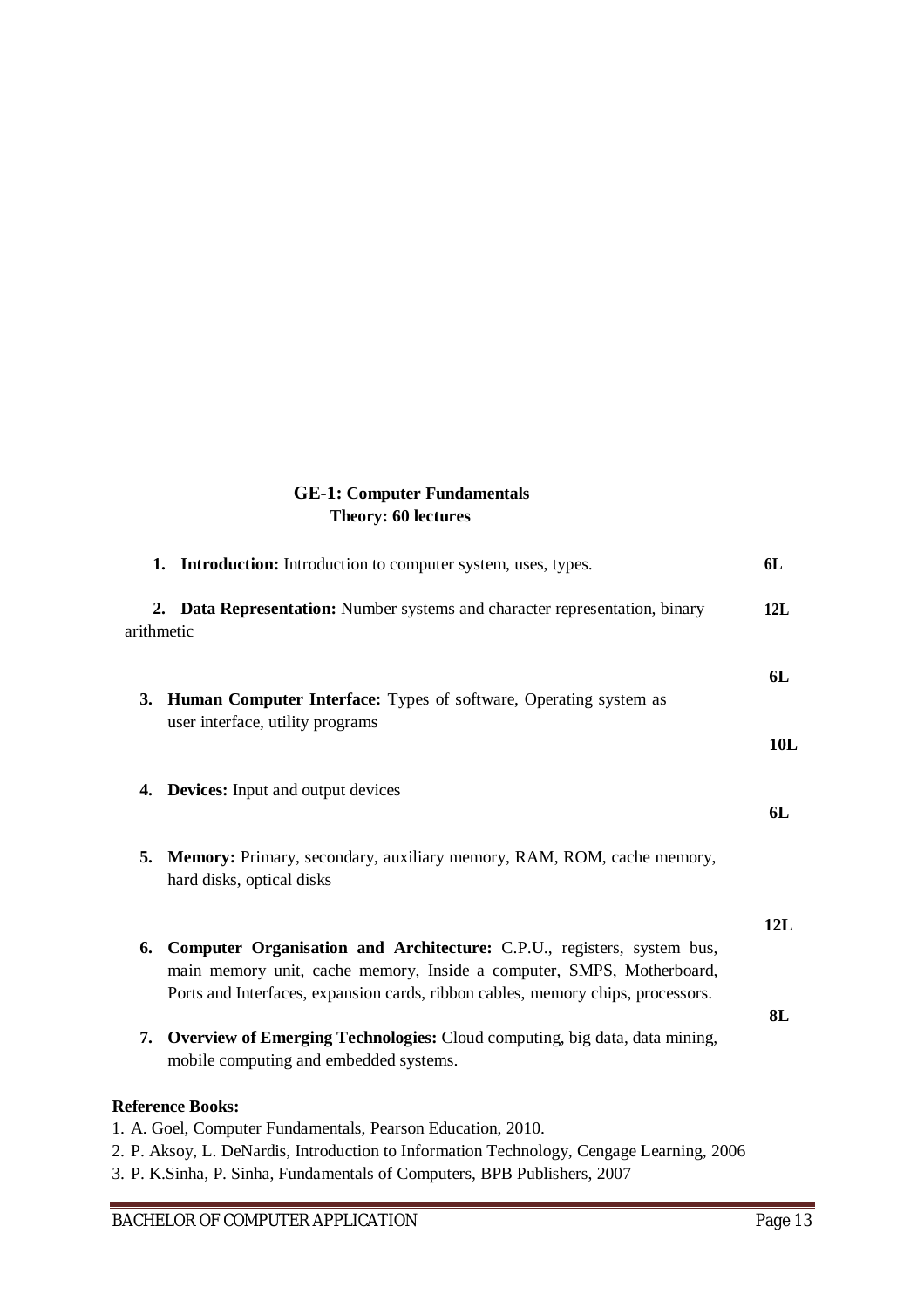### **Computer Fundamentals Lab Practical: 60 lectures**

Practical exercises based on MS Office/ Open Office tools using document preparation and spreadsheet handling packages.

#### **MS Word**

- 1. Prepare **a grocery list** having four columns (Serial number, The name of the product, quantity and price) for the month of April, 06.
	- Font specifications for Title (Grocery List): 14-point Arial font in bold and italics.
	- The headings of the columns should be in 12-point and bold.
	- The rest of the document should be in 10-point Times New Roman.
	- Leave a gap of 12-points after the title.

#### 2. Create a **telephone directory**.

- The heading should be 16-point Arial Font in bold
- The rest of the document should use 10-point font size
- Other headings should use 10-point Courier New Font.
- The footer should show the page number as well as the date last updated.
- 3. Design a **time-table form** for your college.
	- The first line should mention the name of the college in 16-point Arial Font and should be bold.
	- The second line should give the course name/teacher's name and the department in 14-point Arial.
	- Leave a gap of 12-points.
	- The rest of the document should use 10-point Times New Roman font.
	- The footer should contain your specifications as the designer and date of creation.
- 4. BPB Publications plans to release a new book designed as per your syllabus. Design the **first page of the book** as per the given specifications.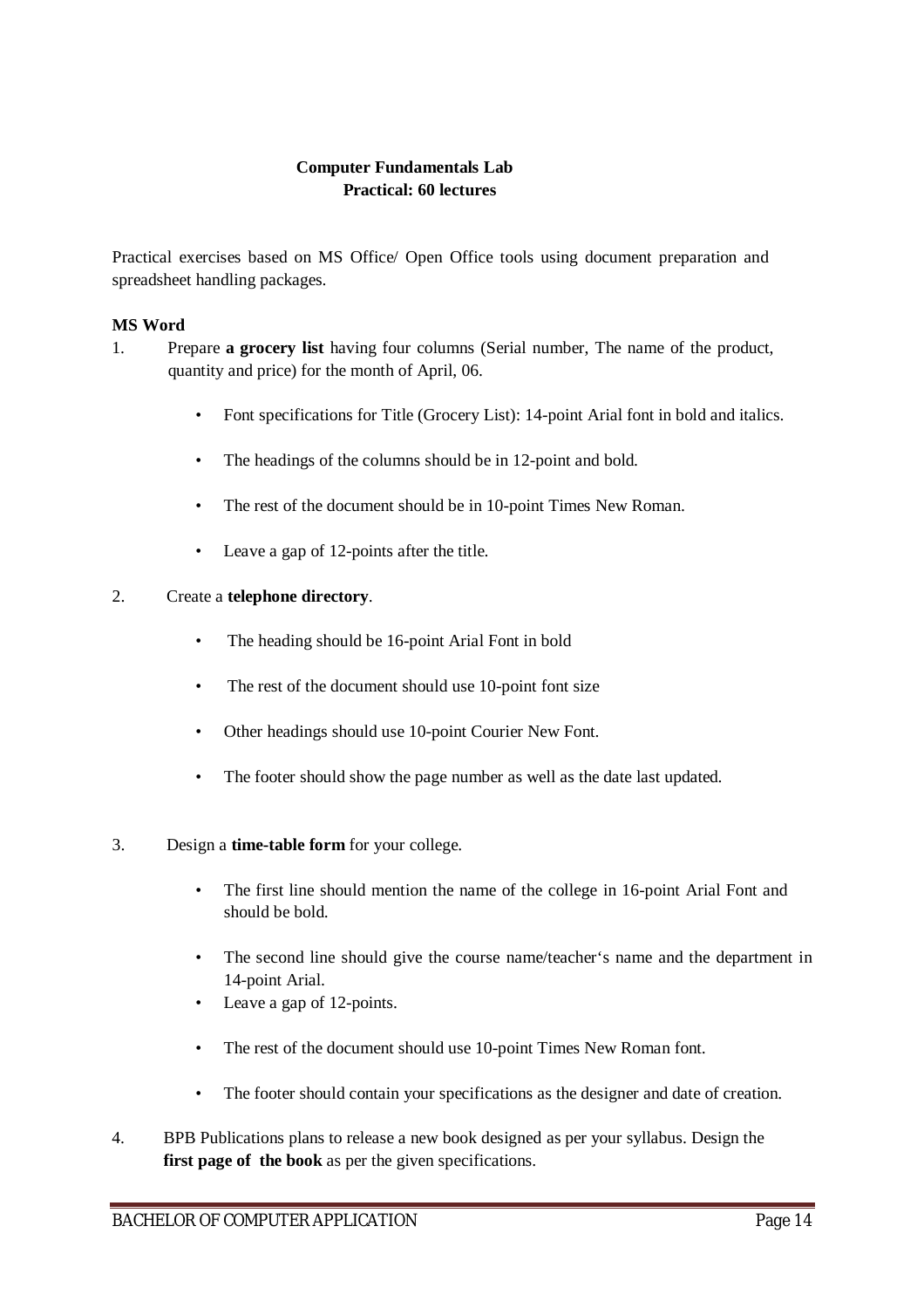- The title of the book should appear in bold using 20-point Arial font.
- The name of the author and his qualifications should be in the center of the page in 16-point Arial font.
- At the bottom of the document should be the name of the publisher and address in 16-point Times New Roman.
- The details of the offices of the publisher (only location) should appear in the footer.
- 5. Create the following one page documents.
	- a. Compose a note inviting friends to a get-together at your house, Including a list of things to bring with them.
	- b. Design a certificate in landscape orientation with a border around the document.
	- c. Design a Garage Sale sign.
	- d. Make a sign outlining your rules for your bedroom at home, using a numbered list.
- 6. Create the following documents:
	- (a) A newsletter with a headline and 2 columns in portrait orientation, including at least one image surrounded by text.
	- (b) Use a newsletter format to promote upcoming projects or events in your classroom or college.
- 7. Convert following text to a table, using comma as delimiter
	- Type the following as shown (do not bold).

**Color, Style, Item Blue, A980, Van Red, X023, Car Green, YL724, Truck Name, Age, Sex Bob, 23, M Linda, 46, F Tom, 29, M**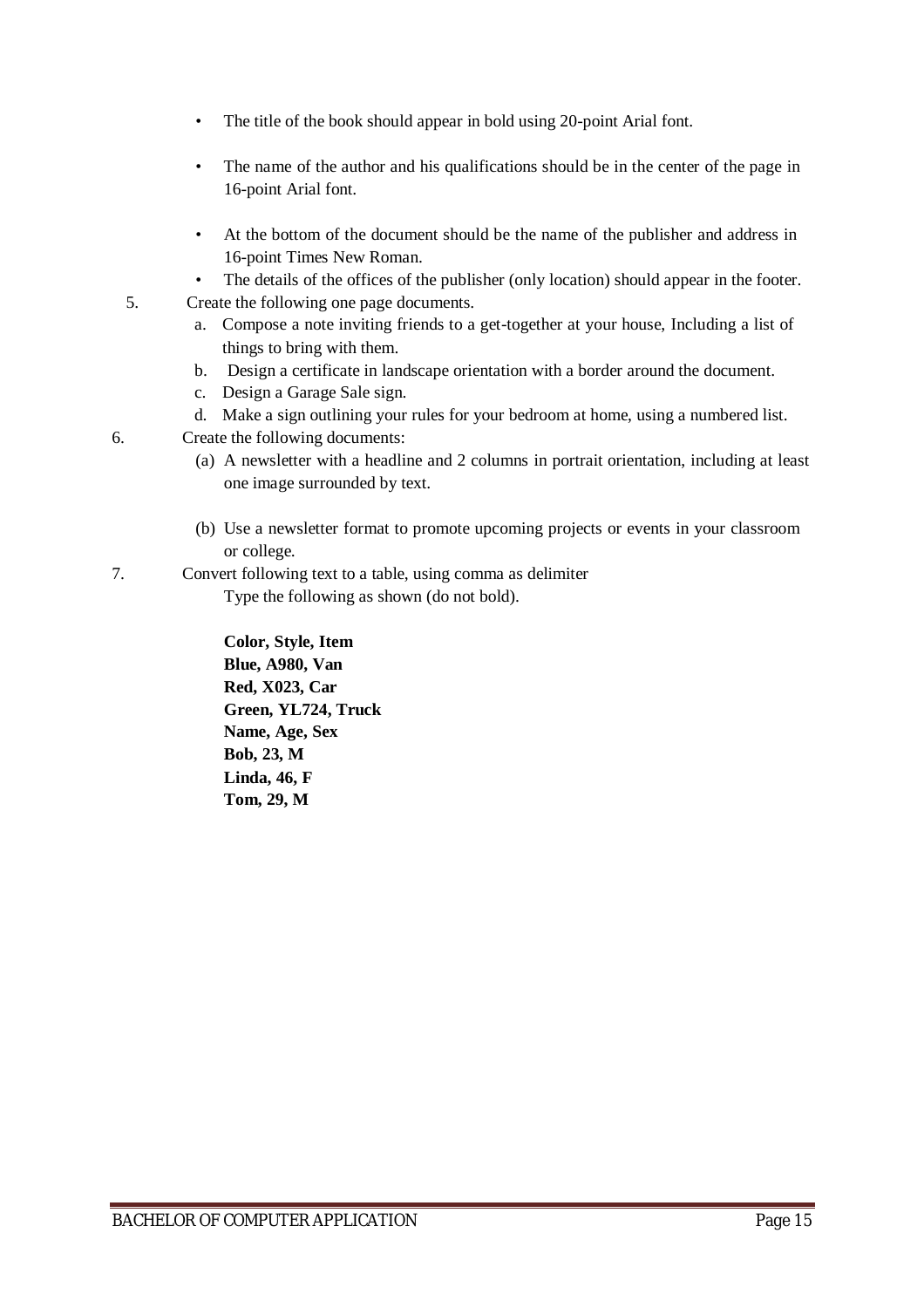## **DETAILED SYLLABUS**

## **SEMESTER-III**

## **BCA.C5. COMPUTER BASED ACCOUNTING AND FINANCIAL MANAGEMENT Total marks: 100 (Semester end examination - 60, Practical-20, Internal assessment- 20)**

#### **Part: I Accounting**

 $\Box$  Introduction - Definition, function, objective, need, advantage, events and transaction, double entry system of book keeping.

 $\Box$  Books of accounts - classification of books of accounts, meaning of journal, journalizing of transactions, ledger and ledger posting, closing of books of accounts and preparation of trial balance.

#### **Part: II Tally**

1. Introduction – Versions of Tally, Features of Tally, ERP Features, Data Directory, and Tally switching between screen areas.

2. Company creation:-Create/ Alter/Select/Close/Delete.

Introduction on F11 features & F12 configuration.

3. Basic Accounting: - Accounting Info Ledger/Group (Single & Multiple) Create/Display/Alter/Delete.

4. Accounting Voucher:- Types of Voucher, Configuring Voucher, Voucher Creation, Entering/Altering & Deleting.

5. Basic of Tally Inventory:-"Integrated A/c with Inventory" Create/Display/Alter/(Single & Multiple) : Group, Category, Godown, Units (Simple/Compound)

### **Part: III**

#### **Advanced Accounting**

1. Bill wise Details – Transaction wise Bill By Bill for trading & non trading organization

2. Interest Calculation – Simple & Advance parameters Interest calculation on outstanding Balances, use of vouchers class ,Adjustment entries

3. BRS- Simple & Advanced

4. Multiple Currencies – Create of different currencies, voucher entries ,Adjustment entries on forex gain / loss

5. Cost Center & Cost Categories – (By using purchase, Sales, Receipt, Payment voucher) Create / Alter / Display.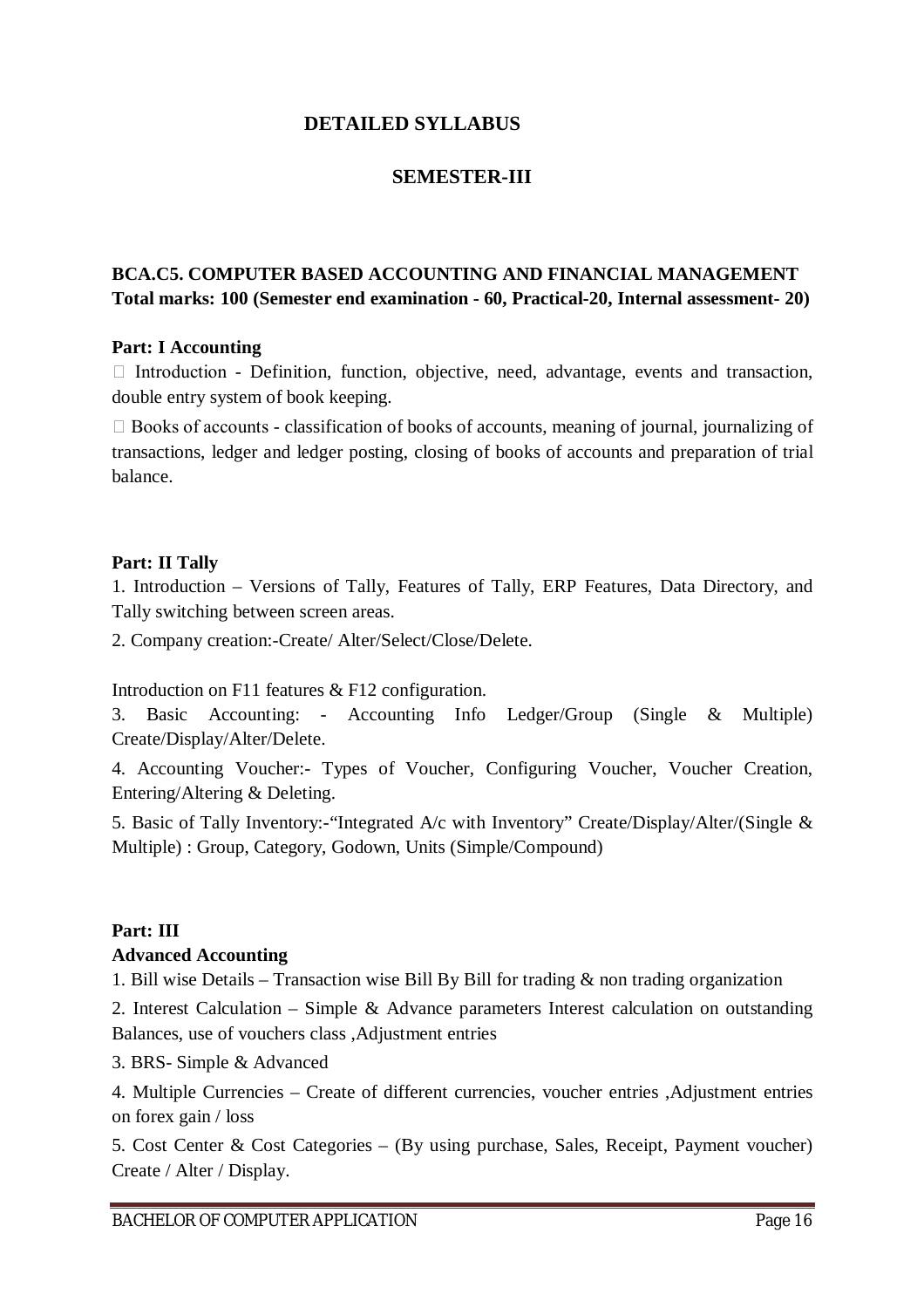6. Advance Inventory- Actual/Different Billed Qty, O., Value, Batch wise, Alternate Units, BOM, Price List

### **Printing, Housekeeping & Administration**

9. Administration – Security control, Tally Audit.

- 10. Housekeeping Group company, Split company Export Data, ODBC.
- 11. Printing Company printing option, Setting to a Bill.

## **SUGGESTED READINGS:**

1. K.R.Das, K.M. Sinha, K.S.Paul Choudhury, G.G.banik; *Accountancy (for H.S. first year)*; LBS Publication.

- *2.* B.B. Dam; *Accountancy (for H.S. first year).*
- 3. A.K.Nadhani, K.K.Nadhani; *Implementing Tally - 9*; BPB Publication, Delhi.
- 4. N. Agarwal and S. Agarwal; Comdex *Tally - 9 Course Kit (with CD).*
- 5. A.K. Nandhani; *Tally - 9, Training Guide*, BPB Publication.

## **Covering paper-C5 (Computer Bases Accounting and Financial Management) – 50 Marks (Each student should do at least 10 assignments from the following list.)**

## **List of Experiments:**

1. Create Multiple Ledger of the following Account Heads : Bank Charges ; Basic Pay ; Bonus ; Bonus Paid ; Business Promotion Expenses ; Commission Paid ; Conveyance ; Depreciation on Air Conditioner ; Depreciation on Building ; Depreciation on Computers ; Depreciation on Furniture & Fixtures ; Depreciation on Motor Car ; Depreciation on Plant & Machinery ; Discount ; Donation ; Electricity Charges ; Employers Contribution to Provident Fund ; Freight Outward ; Insurance Premium ; Interest Due ; Interest & Finance Charge ; Interest on Bank Overdraft ; Interest on Partner"s Capital A/c ; Interest on Unsecured Loans ; Legal Fees ; Miscellaneous Expenses ; Office Rent ; Office Repairs & Maintenance ; Printing & Stationery ; Rent ; Rent Due ; Travelling Expenses.

2. Make necessary entries in Tally in the books of Galaxy Enterprise : (a) Introduced Cash Rs 10,00,000 , Furniture worth Rs1,00,000 , Computer worth Rs 86,000 , Machinery Rs 1,20,000 into the business on 1st Jan,2010 (b) Opened a Current A/c with Bank of Baroda with Rs 1,00,000 on 2nd Jan, 2011 69 (c) Purchased goods on 6th Jan, 2010 from Sridhar Stores on credit Rs 2,25,000 (d) Sold goods for Cash Rs 1,20,000 to Maitree Stores on 7th Jan,2010 (e) Sold goods to Sankar on credit for Rs 34,000 on 9th Jan,2010 (f) Paid Rent advance Rs 25,000 by Cheque No 345671 on 10th Jan,2010 (g) Withdrew from bank Rs 5,000 for office expenses on 18th Jan,2010 (h) Purchased stationery items on 22nd Jan , 2010 for office use from Radhika Stationeries for Rs 1,500 (i) Received Advance from Jagat for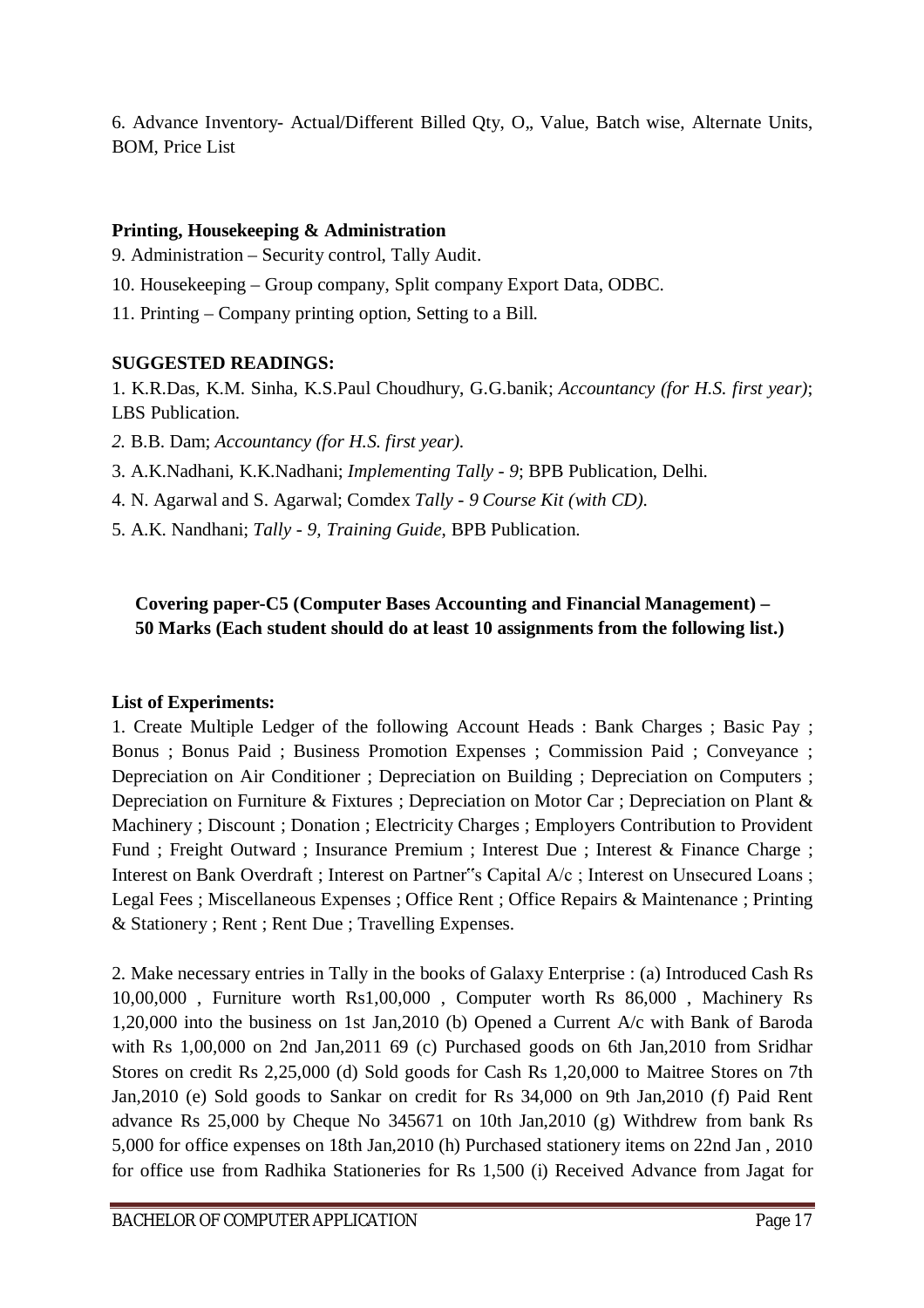supply of goods worth Rs 12,000 (j) Paid salary to office staff Rs10,000 by Cheque 345672 on 31st Jan, 2010

3. Make Data Entries for the following transactions : (a) Withdrew Rs 1,00,000 cash from SBI on 6th Jan ,2011 (b) Deposited Rs 40,000 in HDFC Bank on 9th jan ,2011 (c) Transferred Rs 20,000 from HDFC Bank to SBI on 12th jan , 2011 (d) Paid Rs 4,300 as Insurance charges through HDFC Bank on 18th Jan , 2011 (e) Received Rs 3,25,000 from ABC Co. Ltd. On 23rd Jan , 2011 against our sales through Cheque and it has been deposited in SBI (f) Sales worth Rs 5,50,000 made on credit to Vikas Group on 29th jan,2011 (g) Provision towards Employers PF Contribution Rs 78,000 made on 31st jan,2011 (h) Purchased Machinery Rs 1,00,000 from Sunder Enterprise (INPUT VAT 12.5% )

4. Enter the following transactions in Tally in the books of Computer Solutions : (a) Purchased on 8th April , 2009 HCL Celeron 15 Nos @ Rs 14,000 ; HCL PIV 15 Nos @ Rs 21,000 from Next Generation Systems (Input VAT @ 4%) (b) Sold on 10th April , 2009 to Fortune Computer Services 10 Nos HP Laserjet Series 1010 @ Rs 12,000 (Output VAT @ 12.5%) (c) Received from Fortune Computer Services Rs 80,000 on 25th April , 2009 (d) Paid to Next Generation System Rs 2,00,000 vide Cheque No 357602 of HDFC Bank

5. Record the following transactions in Tally in the books of Hind Computers : (a) Returned one Wireless Keyboard Rs 250 to Super Buzz (Input VAT 4%) on 13th August , 2010 (b) Returned from Computer Junction BM PIV Rs 500 on 16th August , 2010 (CST 4%) (c) Transferred 10Nos CD ROM Disks (1 Box @ Rs 265/Box) from Stores to Defective Goods Stores on 31st August , 2010

6. Prepare a Cash Book from the books of ABC Enterprise : (a) Cash Balance on 1st April 2010 Rs 4,00,000 (b) Opened a Current Account with UCO Bank on 5th April , 2010 with Rs16,000 (c) Purchased goods for Cash Rs 2,50,000 on 6th April , 2010 (d) Sold goods for Cash Rs 1,25,000 on 8th April , 2010 70 (e) Paid for Travelling Expenses Rs 2,300 on 10th April , 2010 (f) Paid for Staff Welfare Rs 1,200 on 16th April , 2010 (g) Introduced Additional Capital Rs 50,000 on 20th April , 2010 (h) Withdrew from Bank for Office Cash Rs 2,000 on 27th April , 2010 (i) Sold goods for Rs 65,000 on 28th April , 2010 and payment received by Cheque 15,000 and balance in Cash

7. Prepare a Double Column Cash Book from the following transactions of XY Ltd : (a) On 1st Jan, 2010 Cash in Hand Rs 5,00,000 and Cash at SBI Rs 2,30,000 (b) On 4th Jan, 2010 Goods purchased for cash Rs 1,24,000 (c) On 8th Jan, 2010 Goods sold for cash Rs 2,25,000 (d) Deposited into SBI an amount of Rs 1,10,500 (e) Paid rent to landlord Rs 24,000 by Cheque no 234675 (f) Withdrew from SBI Rs 30,000 for purchase of Furniture (g) Received payment of Rs 30,000 from Amit Kothari, a customer by Cheque (h) Withdrew from SBI Rs 23,000 for office cash

8. Make relevant Voucher Entries from the following transactions : (a) On 1st April, 2010 India Infotech received a Bill (vide No. 001) from Pheonix Agencies for Rs. 5,00,000 towards the Advertisement services rendered. (b) On April 8, 2010, payment of Rs. 4,95,000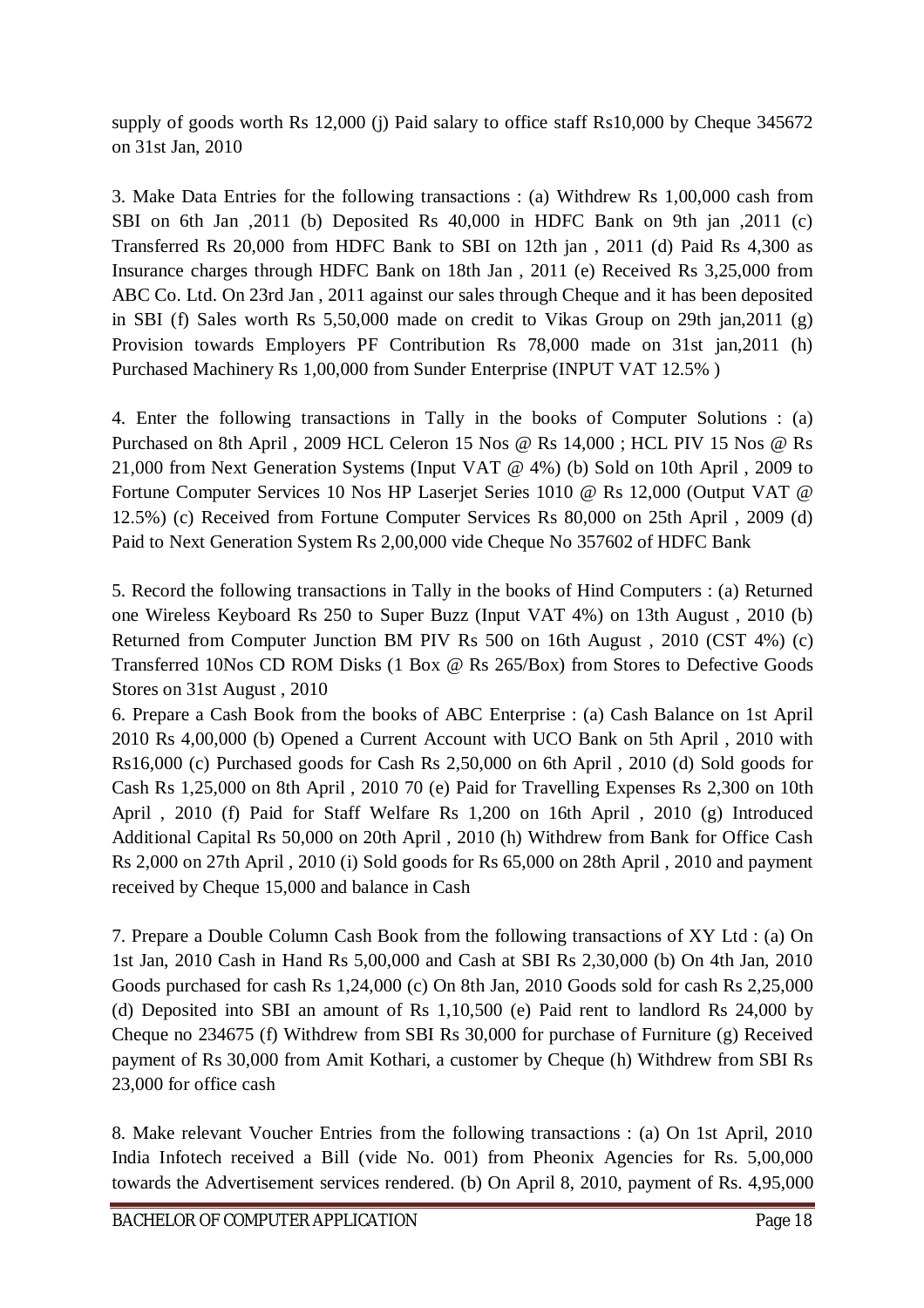is made towards bill no. Bill-001 to Pheonix Agencies for the purchase of Advertisement services, vide cheque no. 254781 (c) On May 6, 2010, Universal Infotech, paid TDS of Rs. 5,000 towards Advertisement Expenses, vide cheque no. 056330 for the month of April, 2010.

9. Show how would you deal with the following Bills in Tally : (a) On 7th May, 2010, India Infotech received a bill (vide no. 911) from Gautam Bishnu & Associates for Rs. 1,12,360 inclusive of other charges of Rs. 12,360 towards the auditing services provided(TDS Rs10,000) (b) On 8th May, 2010 India Infotech received a bill (vide No. 696) from Digitech Computers for Rs. 25,000 towards commission charges. (c) On 12th May, 2010 India Infotech received a bill (vide No. 874) from Digitech Computers for Rs. 40,000 towards commission charges. (d) On 14th May, 2010 India Infotech deducted tax Rs 2,500 towards Commission Expenses for the transaction dated 8th May and Rs 4,000 towards transaction dated 12th May.

10. Prepare a Bank Reconciliation Statement of Digitech Solutions on 31st December, 2010 (a) Balance as per Bank Book on 31st Dec,2010 Rs 32,000 71 (b) Cheque deposited into UBI Rs 13,000 on 27th Dec , 2010 cleared by bank on 31st Dec ,2010 omitted to be recorded in Cash Book (c) Withdrew from UBI Rs 2,000 for office cash on 28th Dec,2010 but omitted to be recorded in Cash Book (d) Service Charge debited by UBI Rs 200 not credited in Cash Book (e) Bank Interest Rs 568 credited by UBI not recorded in Cash Book (f) Dividend from UTI Rs 12,450 credited by UBI not recorded in Bank Book (g) Direct deposit by Ravi, a customer Rs 3,400 into our UBI A/c not recorded in Cash Book

11. Choose the Correct Answer : (i) What kind of procedure is used while operating the key F1 ? (a) ALT and F1 (b) CTRL and F1 (c) SHIFT and F1 (d) F1 (ii) By default how many Groups and Ledgers does Tally have ? (a) 22 Groups and 2 Ledgers (b) 28 Groups and 3 Ledgers (c) 28 Groups and 2 Ledgers (d) ) 26 Groups and 3 Ledgers (iii) To toggle back to the  $Main Area$ <sup>\*</sup>, the short cut key is (a) CTRL and M (b) CTRL and A (c) CTRL and I (d) CTRL and N (iv) Ledger Menu comes under (a) Accounts Info (b) Inventory Info (c) Accounting Vouchers (d) Inventory Vouchers (v) To change the current period press (a) F1 (b) ALT and F1 (c) F2 (d) ALT and F2

12. Fill in the Blanks: (a) To display the "Change Voucher Type" press ----------------- (b) The shortcut key to view detailed " Profit & Loss  $A/c$ " is ------------------ (c) To record the Voucher in " Sales" press -------------- 72 (d) To shut an Activated Company press ------------- - (e) The shortcut key used to get the "Stock Journal Voucher" screen is -------------13. Show relevant Voucher Entry in Tally: (a) You have purchased an item at a rate of Rs.100 on 8th April, 2010 however by mistake your supplier had billed you at a rate of Rs.95. Now your supplier issues a debit note for balance of Rs. 5 plus vat and other applicable duty Rs 6. (b) You have agreed to pay a purchase invoice of Rs 1,00,000 within 1 month time to your supplier Geeta Stores. However, you couldn't manage to pay and your supplier agreed for a delayed payment at an interest rate of @2. p.m. for the same.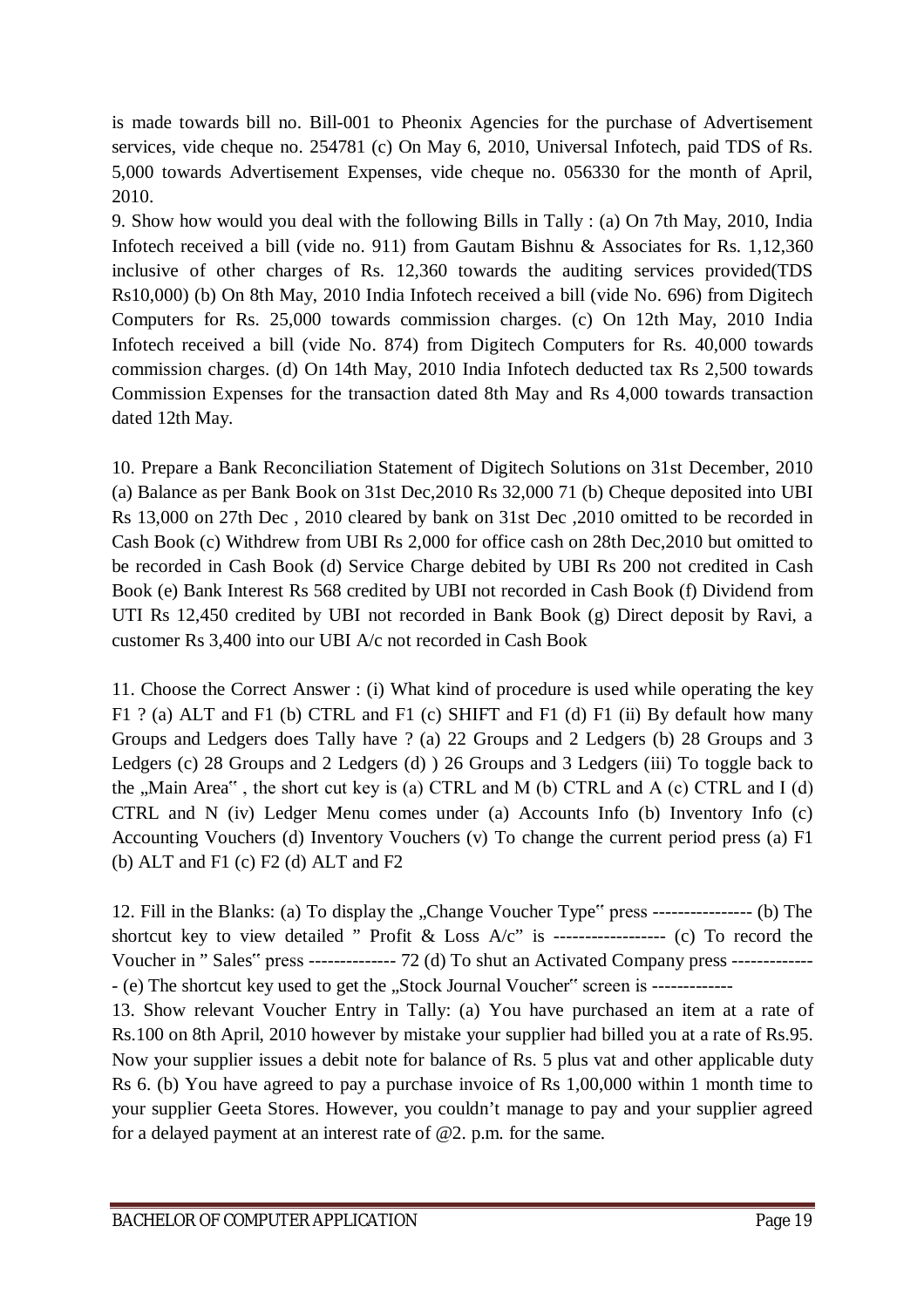14. The total gross salary payable by X Ltd for the month of January 2010 is Rs. 3,00,000. Out of above, basic salary which is eligible for Provident Fund contribution @ 12% is Rs. 2,00,000. X Ltd is also required to pay a sum @12% from the basic salary before the same is disbursed to employee. Apart of this, it is also required to pay @1.61% (of basic pay additional amount as per below : @1.10% towards PF administration fees ; @0.50% towards Employees Deposit linked insurance scheme and @0.1% towards EDLI administration charges. Show how you would record the above transactions in Tally.

15. BX Ltd purchased a machinery for Rs 5,00,000. To use this machine company requires a platform, pipe connections, electrical connections, fabrication works etc. at the cost of Rs. 1,00,000. On the expense of Rs. 1,00,000 tax to be deducted at source. The Company made a contract with Arun Contractors for electrical and fabrication work. On 10-8-2010 BX Ltd received bill for Rs. 60,000 from Arun contractors towards electrical and fabrication work. Record the above transaction in Tally.

## **BCA.C6. DIGITAL LOGIC FUNDAMENTALS Total marks: 100 (Semester end examination - 80, Internal assessment - 20)**

## **UNIT – I**

## **Boolean Algebra and Logic Gates**

Axiomatic definition of Boolean algebra, Rules (postulates and basic theorems) of Boolean algebra, dual and complement of Boolean expression, Canonical form and Standard form, Sum of product and product of sum form, Conversion between Boolean expression and truth table, Karnaugh map method (upto four variable kmap)

## **UNIT – II**

### **Combinational Circuit**

Adder, Subtracters, Decoder, Encoder, Multiplexer, Demultiplexer,

## **UNIT – III**

## **Sequential Circuit**

Simple RS flip-flop or latch, Clocked RS flip-flop, D flip-flop, JK flip-flop, T flip-flop, Analysis of Clocked Sequential circuits, Design Procedure for sequential circuits.

## **UNIT – IV**

### **Counters**

Ripple counters: Binary Ripple Counter, BCD Ripple Counter, and Synchronous Counters: Binary Counter, Binary Up and down Counter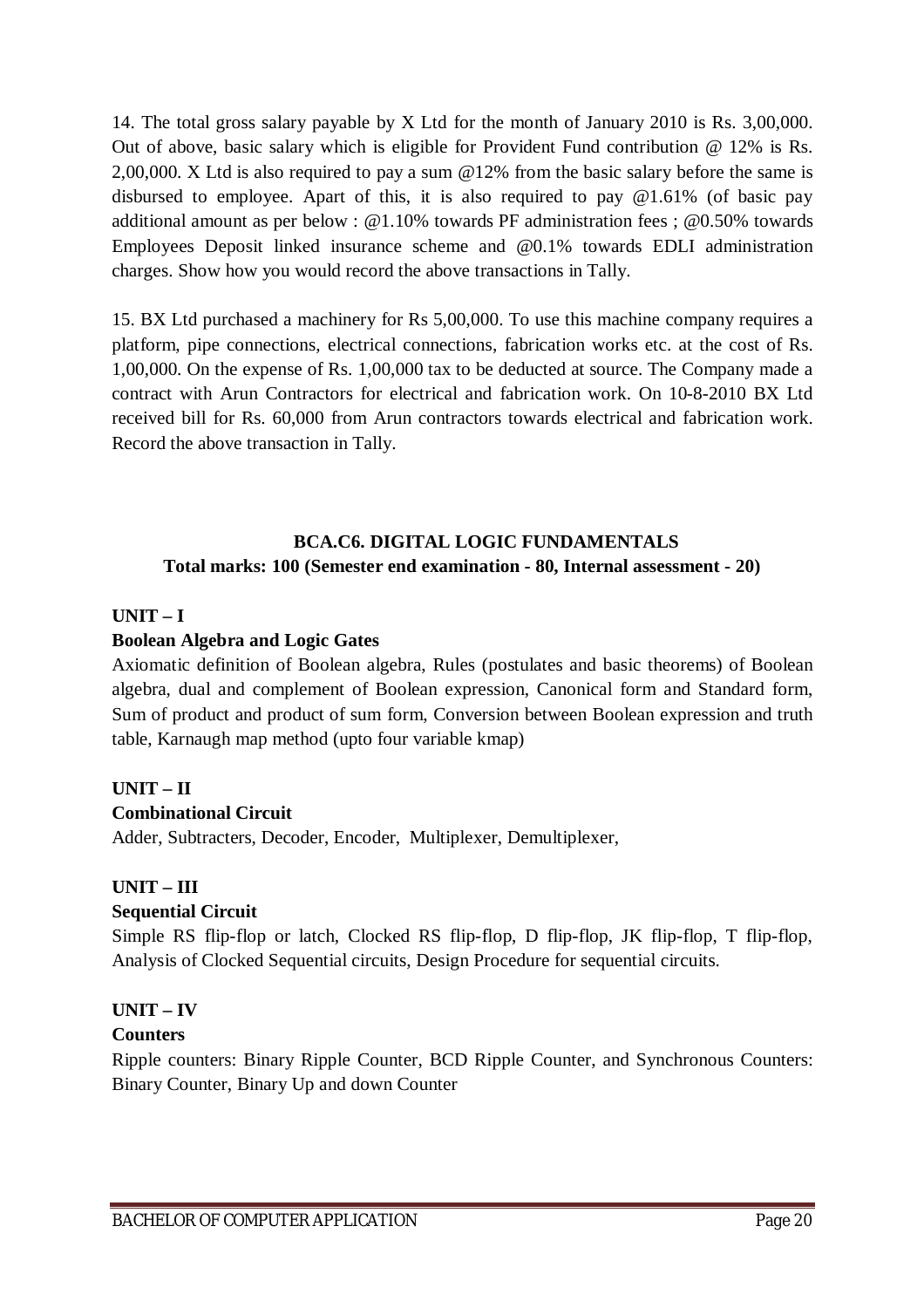**Unit – V** 

## **Registers**

Registers: Shift registers (serial in serial out, serial in parallel out, parallel in serial out, parallel in parallel out)

## **SUGGESTED READINGS:**

1. M. M. Mano, *Digital Logic and Computer Design*, PHI, 1994

2. C. Bartee*, Computer Architecture and Logic Design*, McGraw Hill, 1991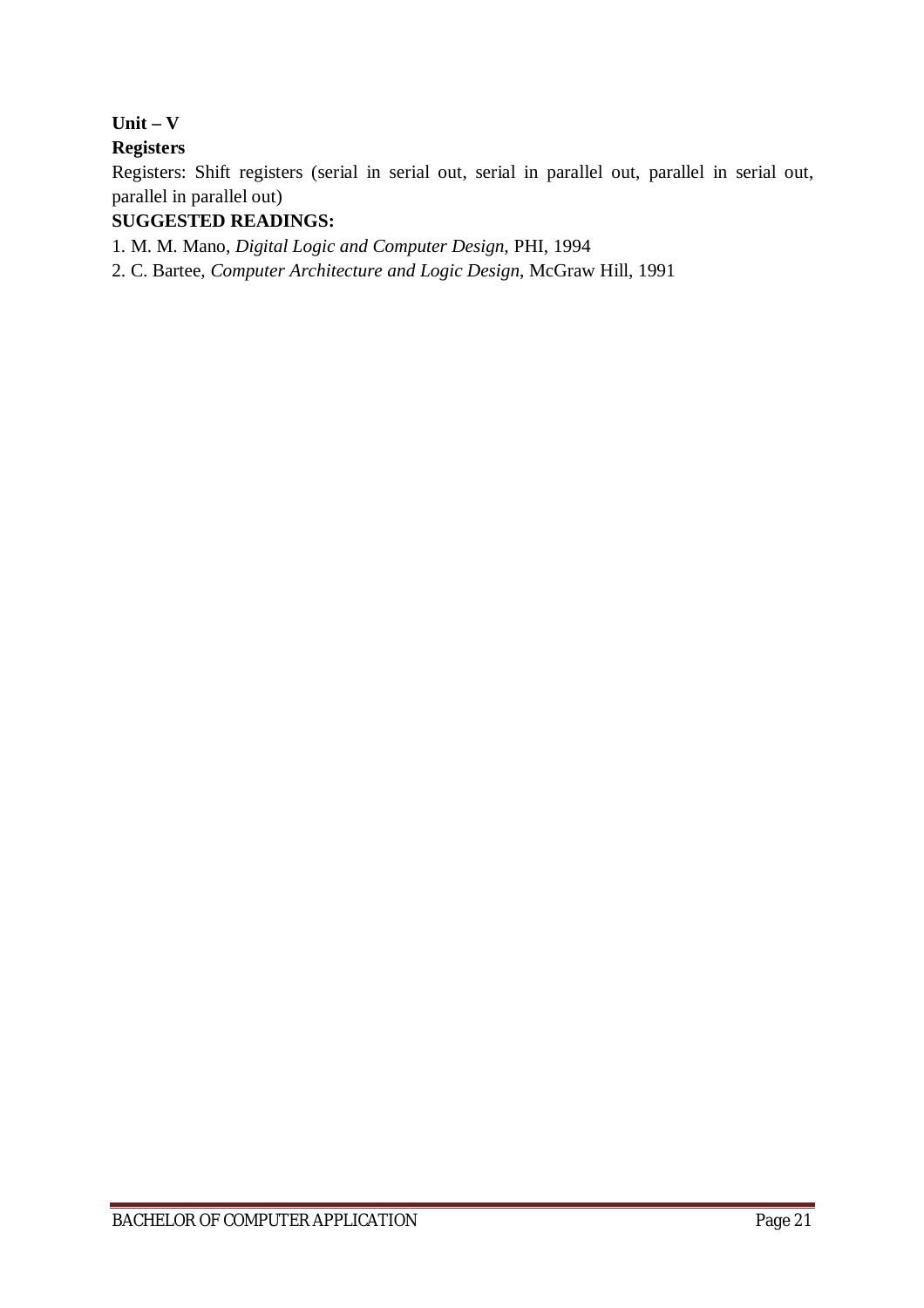## **BCA.C7. MATHEMATICS–II**

## **Total marks: 100 (Semester end examination - 80, Internal assessment - 20)**

### **UNIT I**

#### **Sets, relations and functions**

Definition and representation of sets, cardinality of sets, elementary set operations - union, intersection, difference, cartesian product, concept of universal set and complementation, Venn diagram, De Morgan"s Law.

Relations, properties of binary relations - reflexive, transitive symmetric and anti- symmetric, closures of relations, equivalence relations, equivalence classes and partitions.

Functions, one-to-one and onto, composition of functions, invertible functions.

#### **UNIT II**

#### **Combinatorics and recurrence relations**

Permutations, Combinations, permutations with repetitions, combinations with repetitions, recurrence relations and their solutions.

### **UNIT III**

#### **Graphs**

Basic concepts, Bipartite, Eulerian and Hamilton graphs, computer representation of graphs matrix and linked representation of graphs. Algorithms on graphs, Breadth first search, Depth first search.

### **UNIT IV**

### **Mathematical Logic**

Logical variables and constants, connectives, truth tables, Normal forms- CNF, DNF. Converting expressions to CNF and DNF.

### **UNIT V**

#### **Sequence and Series**

Sequence, Arithmetic Progression and Geometric Progression, general term, A.M.(Arithmetic Mean) and G.M.(Geometric Mean), Sum of AP and GP series. Sum to n terms of special series. Sequence of real numbers, bounded, convergent and non-convergent sequences.

#### **SUGGESTED READINGS:**

1. Tremblay, J.P, Manohar, R. *Discrete Mathematical Structures with Applications to Computer Science*, 2nd print 1988, McGraw Hill.

2. Kolman, Bernard, Robert C. Busby and Sharon Ross, *Discrete Mathematical Structures*, 3rd Edition, PHI.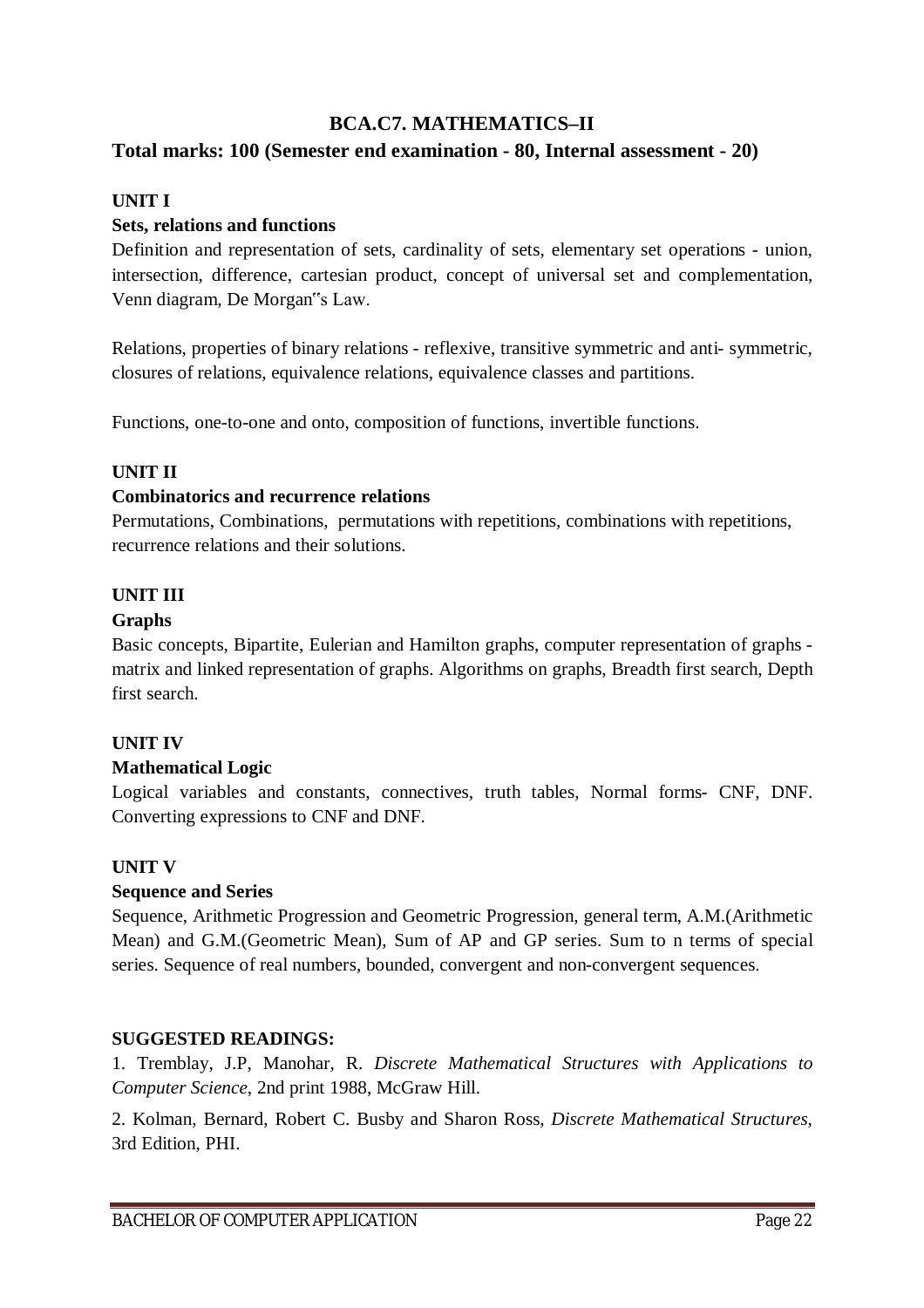3. *Discrete Mathematics*, N. Ch.SN Iyengar, K.A. Venkatesh, V. M. Chandrasekaran, P. S. Arunachalam, Vikash Publishing House Pvt Ltd.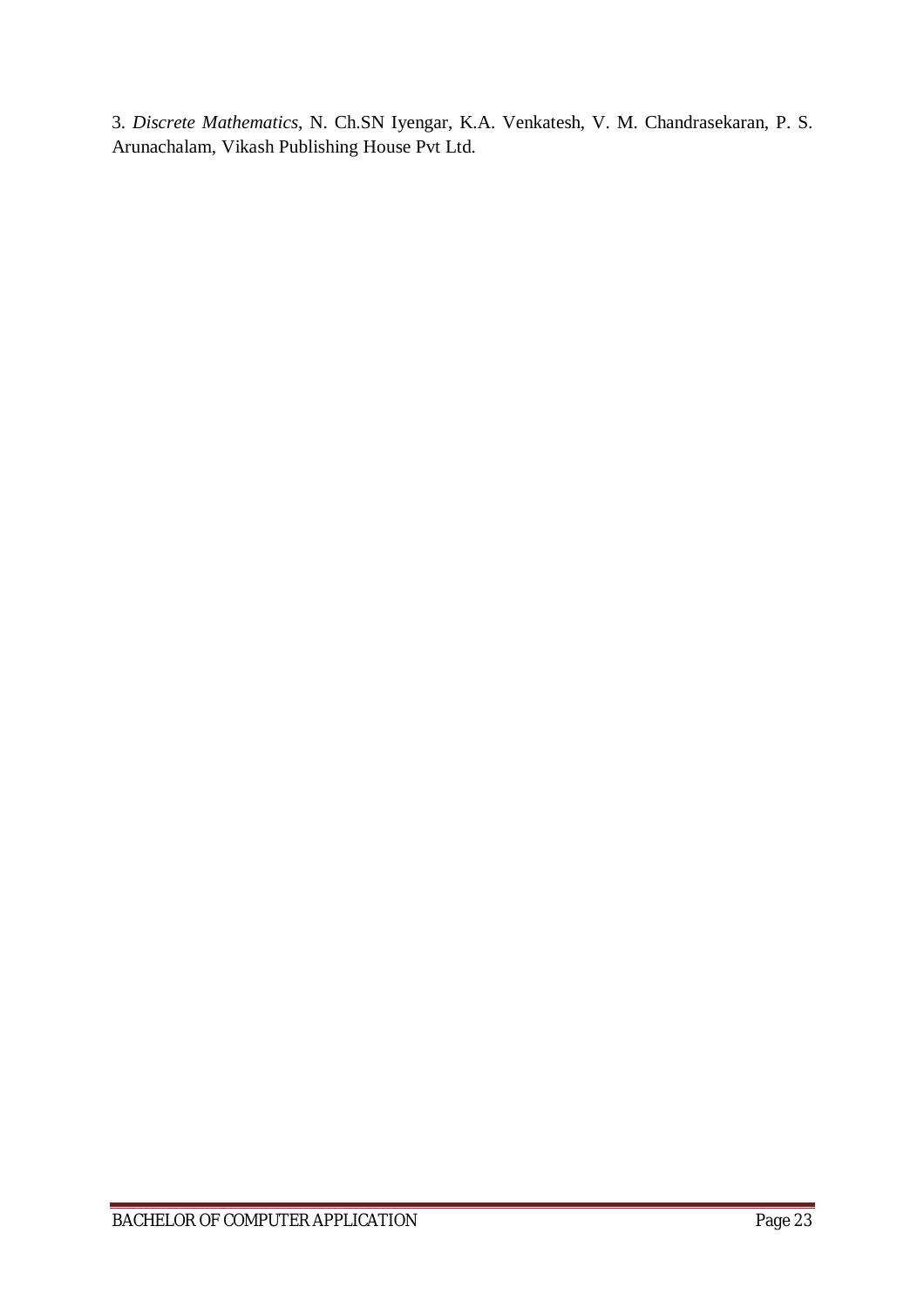## **SEC-1: Oracle (SQL/PL-SQL) (1+2 Lab) Theory: 15 Lectures**

#### **1. Introduction to Oracle as RDBMS**

#### **SQL Vs. SQL \* Plus:**

SQL Commands and Data types, Operators and Expressions, Introduction to SQL \* Plus. ( 2L)

#### **2. Managing Tables and Data:**

- Creating and Altering Tables
- Data Manipulation Command

| <b>SELECT</b> statement |  |
|-------------------------|--|
|-------------------------|--|

| • Join, Built in functions       | (4L) |
|----------------------------------|------|
| <b>3. Other Database Objects</b> |      |
| $\bullet$ View                   |      |
| Index<br>$\bullet$               | (2L) |

| <b>4. Transaction Control Statements</b> |      |
|------------------------------------------|------|
| • Commit, Rollback, Save point           | (2L) |

#### **5. Introduction to PL/SQL**

- SQL v/s PL/SQL
- Language construct of PL/SQL
- % TYPE and % ROWTYPE
- Using Cursor (Implicit, Explicit) (5L)

#### **Books Recommended:**

1. Ivan Bayross, "SQL, PL/SQL the Programming Language of Oracle Paperback", BPB Publicatins, 2010.

2. Steven Feuerstein, Bill Pribyl , "Oracle PL/SQL Programming", 6th Edition, O'Reilly Media, 2014.

- 3. Rajeeb C. Chatterjee, "Learning Oracle SQL and PL/SQL: A simplified Guide", PHI, 2012.
- 4. Ron Hardman, Michael Mclaughlin, "Expert Oracle PL/SQL", Oracle Press, 2005.
- 5. Michael Mclaughlin, "Oracle Database 11g PL/SQL Programming", Oracle Press, 2008.

6. John Watson, Roopesh Ramklass, "OCA Oracle Database11g SQL Fundamentals I Exam Guide", Oracle Press, 2008.

**Software Lab Based on SQL/PL-SQL: Practical: 30 Lectures**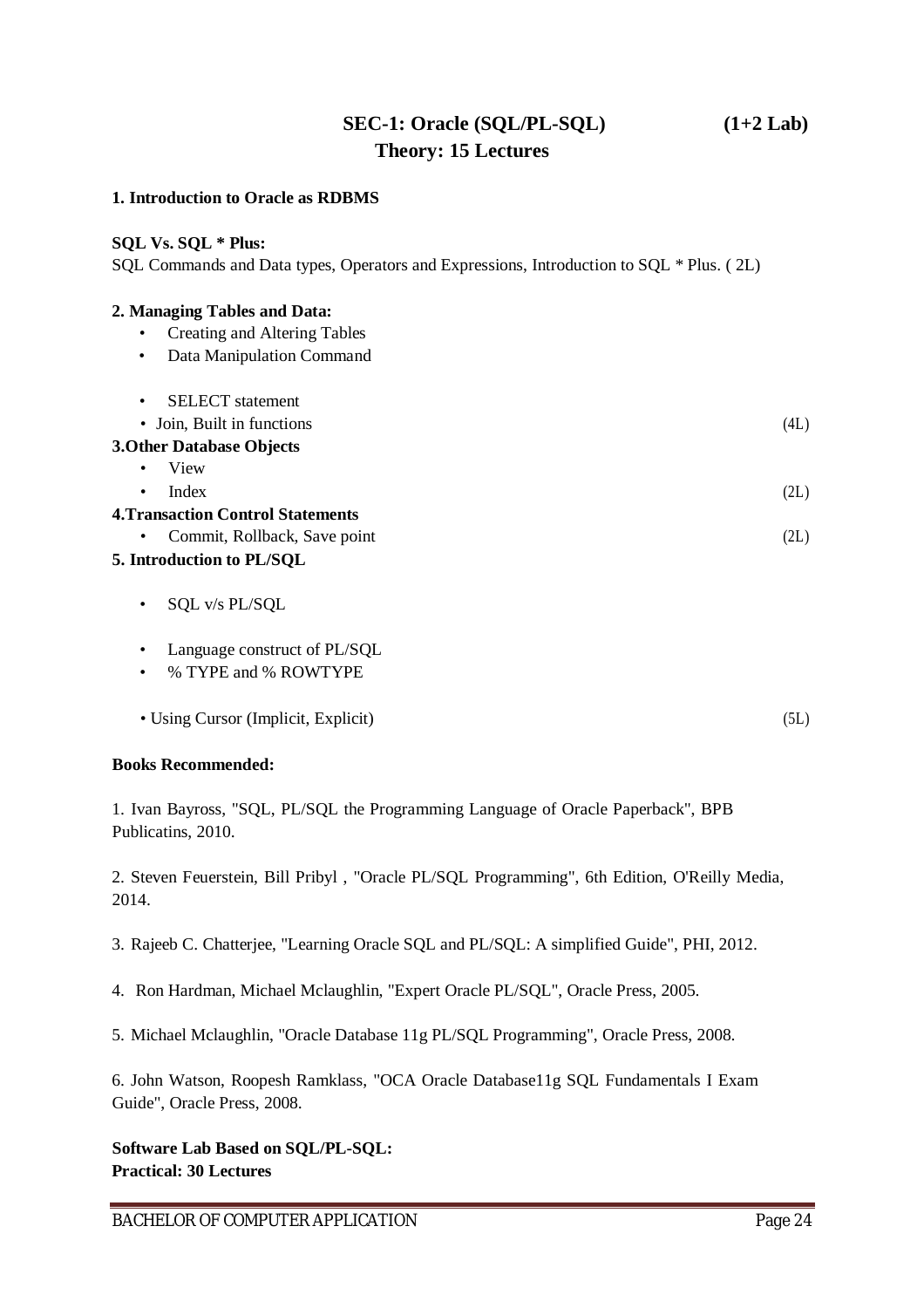#### **[SQL COMMANDS]**

- 1) SQL\* formatting commands
- 2) To create a table, alter and drop table.
- 3) To perform select, update, insert and delete operation in a table.
- 4) To make use of different clauses viz where, group by, having, order by, union and intersection,
- 5) To study different constraints.

#### **[SQL FUNCTION]**

- 6) To use oracle function viz aggregate, numeric, conversion, string function.
- 7) To understand use and working with joins.
- 8) To make use of transaction control statement viz rollback, commit and save point.
- 9) To make views of a table.
- 10) To make indexes of a table. **[PL/SQL]**
- 11) To understand working with PL/SQL
- 12) To implement Cursor on a table.
- 13) To implement trigger on a table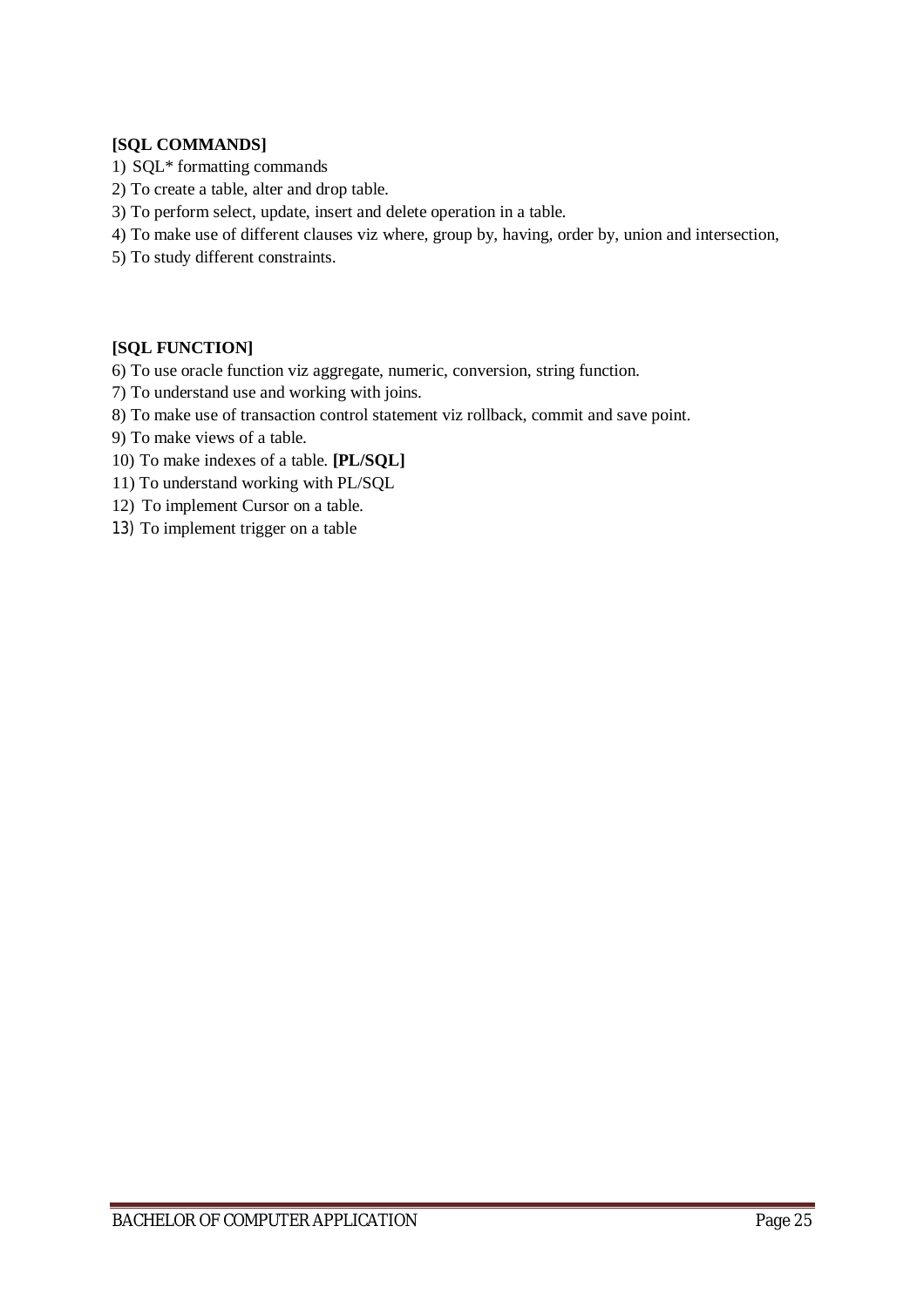### **SUGGESTED READINGS:**

1. Tremblay, J.P, Manohar, R. *Discrete Mathematical Structures with Applications to Computer Science*, 2nd print 1988, McGraw Hill.

2. Kolman, Bernard, Robert C. Busby and Sharon Ross, *Discrete Mathematical Structures*, 3rd Edition, PHI.

3. *Discrete Mathematics*, N. Ch.SN Iyengar, K.A. Venkatesh, V. M. Chandrasekaran, P. S. Arunachalam, Vikash Publishing House Pvt Ltd.

#### **GE-3: Computer Networks and Internet Technologies Theory: 60 lectures**

| <b>1. Computer Networks:</b> Introduction to computer<br>network, data communication,<br>components of data communication, data transmission mode, LAN, MAN, WAN,<br>wireless LAN, internet, intranet, extranet.         | 6L  |
|--------------------------------------------------------------------------------------------------------------------------------------------------------------------------------------------------------------------------|-----|
| 2. Network Models: Client/ server network and Peer-to-peer network, OSI, TCP/IP                                                                                                                                          | 8L  |
| 3. Transmission Media: Introduction, Guided Media,<br>Unguided media                                                                                                                                                     | 4L  |
| <b>4.LAN Topologies:</b> Ring, bus, star, mesh and tree topologies.                                                                                                                                                      | 2L  |
| 5. Network Devices: NIC, repeaters, hub, bridge, switch, gateway and router.                                                                                                                                             | 2L  |
| <b>6. Internet Terms:</b> Web page, Home page, website, internet browsers, URL, Hypertext,<br>ISP, Web server                                                                                                            | 2L  |
| <b>7. Internet Applications:</b> www, telnet, ftp, e-mail, social networks, search engines,<br>Video Conferencing, e-Commerce, blogs.                                                                                    | 6L  |
| 8. Introduction to Web Design: Introduction to hypertext markup language (html),<br>creating web pages, lists, hyperlinks, tables, web forms,<br>inserting images, frames, hosting options and domain name registration. | 16L |
| 9. JavaScript Fundamentals: Data types and variables, functions, methods and events,<br>controlling program flow, JavaScript object model                                                                                | 14L |
| <b>Reference Books:</b>                                                                                                                                                                                                  |     |
| 1. Andrew S. Tanenbaum, David J. Wetherall Computer Networks (5th Edition), PHI, 2010<br>2.B. A. Forouzan, Data Communication and Networking, TMH, 2003.                                                                 |     |
| 3.D.R. Brooks, An Introduction to HTML and Javascript for Scientists and Engineers, Springer W.<br>Willard, 2009                                                                                                         |     |
| 4. HTML A Beginner's Guide, Tata McGraw-Hill Education, 2009.                                                                                                                                                            |     |

5. J. A. Ramalho, Learn Advanced HTML 4.0 with DHTML, BPB Publications, 2007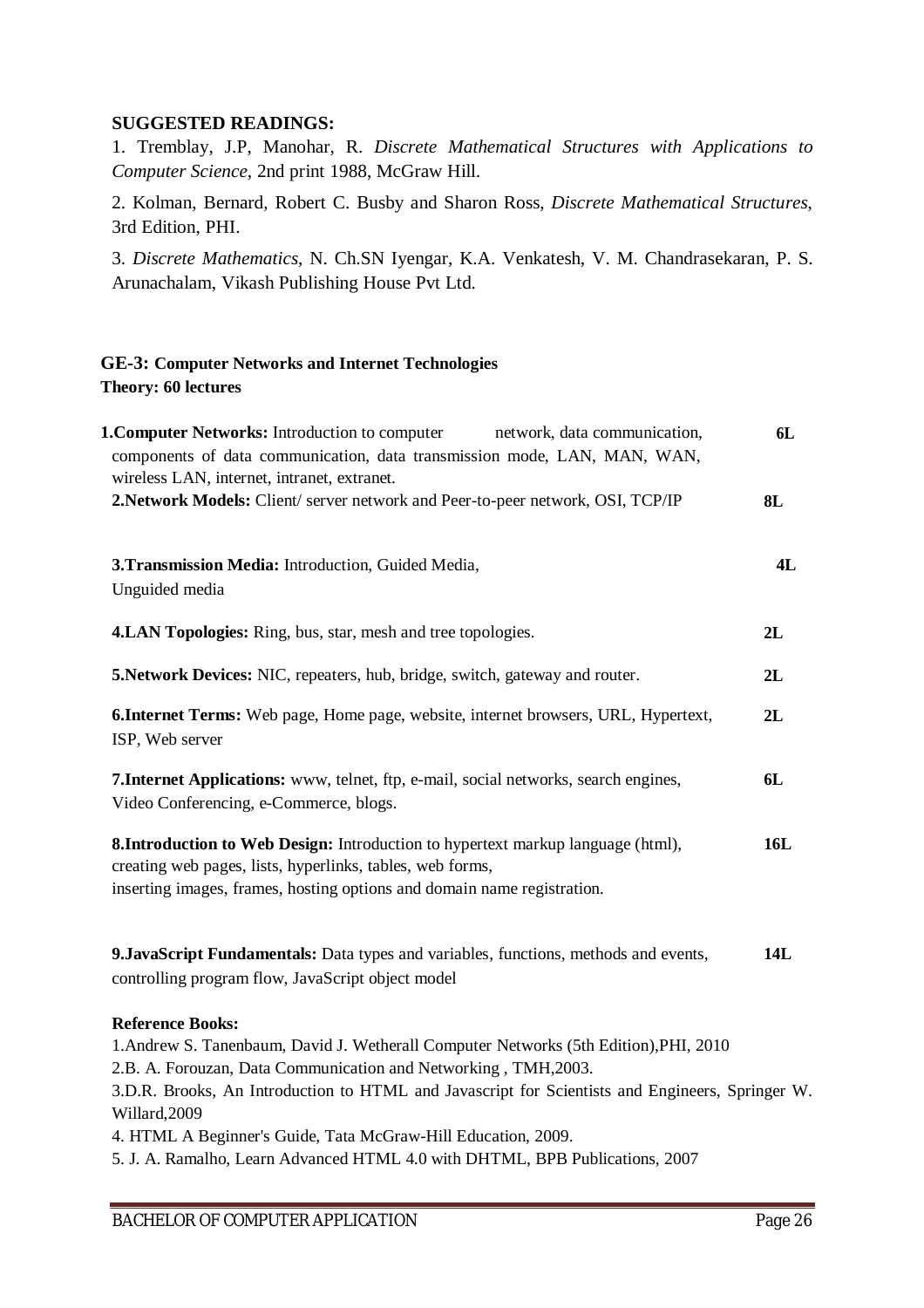#### **Computer Networks and Internet Technologies Lab Practical: 60 lectures**

Practical exercises based on concepts listed in theory using HTML.

- 1. Create HTML document with following formatting Bold, Italics, Underline, Colors, Headings, Title, Font and Font Width, Background, Paragraph, Line Brakes, Horizontal Line, Blinking text as well as marquee text.
- 2. Create HTML document with Ordered and Unordered lists, Inserting Images, Internal and External linking
- 3. Create HTML document with Table:



- 4. Create Form with Input Type, Select and Text Area in HTML.
- 5. Create an HTML containing Roll No., student's name and Grades in a tabular form.
- 6. Create an HTML document (having two frames) which will appear as follows:

| About        |                                                                                                |
|--------------|------------------------------------------------------------------------------------------------|
| Department 1 | This frame would show the<br>contents according to the link<br>clicked by the user on the left |
| Department 2 | Frame.                                                                                         |
| Department 3 |                                                                                                |

7. Create an HTML document containing horizontal frames as follows:

Department Names (could be along with Logos)

Contents according to the Link clicked

8. Create a website of 6 – 7 pages with different effects as mentioned in above problems.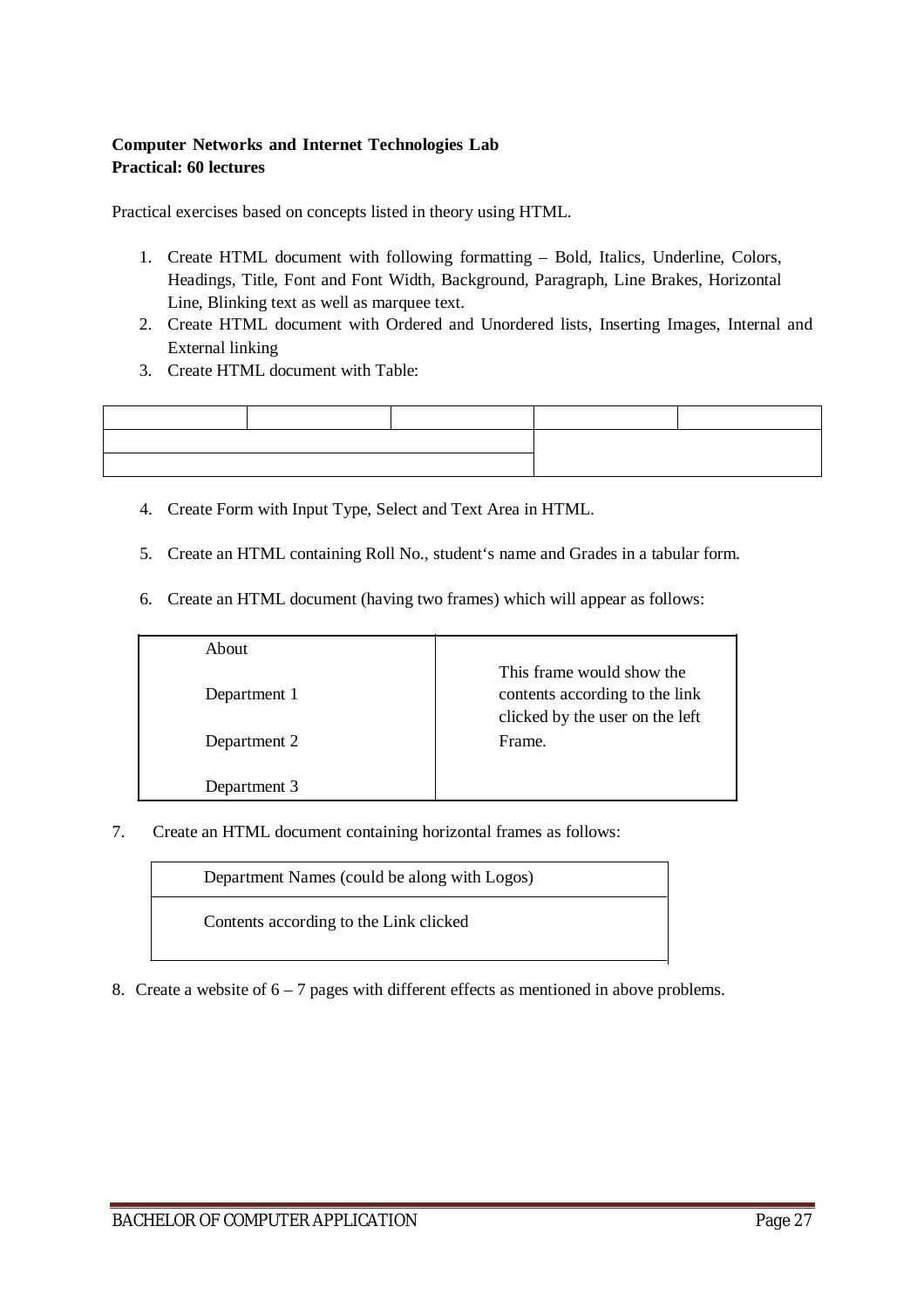- 9. Create a form using HTML which has the following types of controls:
	- V. Text Box
	- VI. Option/radio buttons
	- VII. Check boxes
	- VIII. Reset and Submit buttons

| Subscribe to XYZ News Magazine and Emails                                                                                                                                                                                                                                                |  |
|------------------------------------------------------------------------------------------------------------------------------------------------------------------------------------------------------------------------------------------------------------------------------------------|--|
| Interested in receiving daily small updates of all latest News? Well, now you can. And best of all, it is free! Just fill out this form<br>and submit it by clicking the "send it In" button. We will put you on our mailing list and you will receive your first email in 3-5.<br>days. |  |
| Please fill the following boxes to help us send the emails and our news letter:<br>First Name:<br>Last Name:                                                                                                                                                                             |  |
| Business:                                                                                                                                                                                                                                                                                |  |
| We must have a correct e-mail address to send you the news letter:                                                                                                                                                                                                                       |  |
| Email:                                                                                                                                                                                                                                                                                   |  |
| How did you hear about XYZ News Magazine and Emails?                                                                                                                                                                                                                                     |  |
| $\odot$ Here on the Web $\odot$ In a magazine $\odot$ Television $\odot$ Other                                                                                                                                                                                                           |  |
| Would you like to be on our regular mailing list?                                                                                                                                                                                                                                        |  |
| $\triangleright$ Yes, we love junk emails                                                                                                                                                                                                                                                |  |
| Send it in!<br><b>Reset</b>                                                                                                                                                                                                                                                              |  |

#### **List of Practical using Javascript :**

Create event driven program for following:

1. Print a table of numbers from 5 to 15 and their squares and cubes using alert. 8. Print the largest of three numbers.

2. Find the factorial of a number n.

3.Enter a list of positive numbers terminated by Zero. Find the sum and average of these numbers. 4.A person deposits Rs 1000 in a fixed account yielding 5% interest. Compute the amount in the account at the end of each year for n years.

5.Read n numbers. Count the number of negative numbers, positive numbers and zeros in the list.

#### **SUGGESTED READINGS:**

- 1. Tremblay, J.P, Manohar, R. *Discrete Mathematical Structures with Applications to Computer Science*, 2nd print 1988, McGraw Hill.
- 2. Kolman, Bernard, Robert C. Busby and Sharon Ross, *Discrete Mathematical Structures*, 3rd Edition, PHI.
- 3. *Discrete Mathematics*, N. Ch.SN Iyengar, K.A. Venkatesh, V. M. Chandrasekaran, P. S. Arunachalam, Vikash Publishing House Pvt Ltd.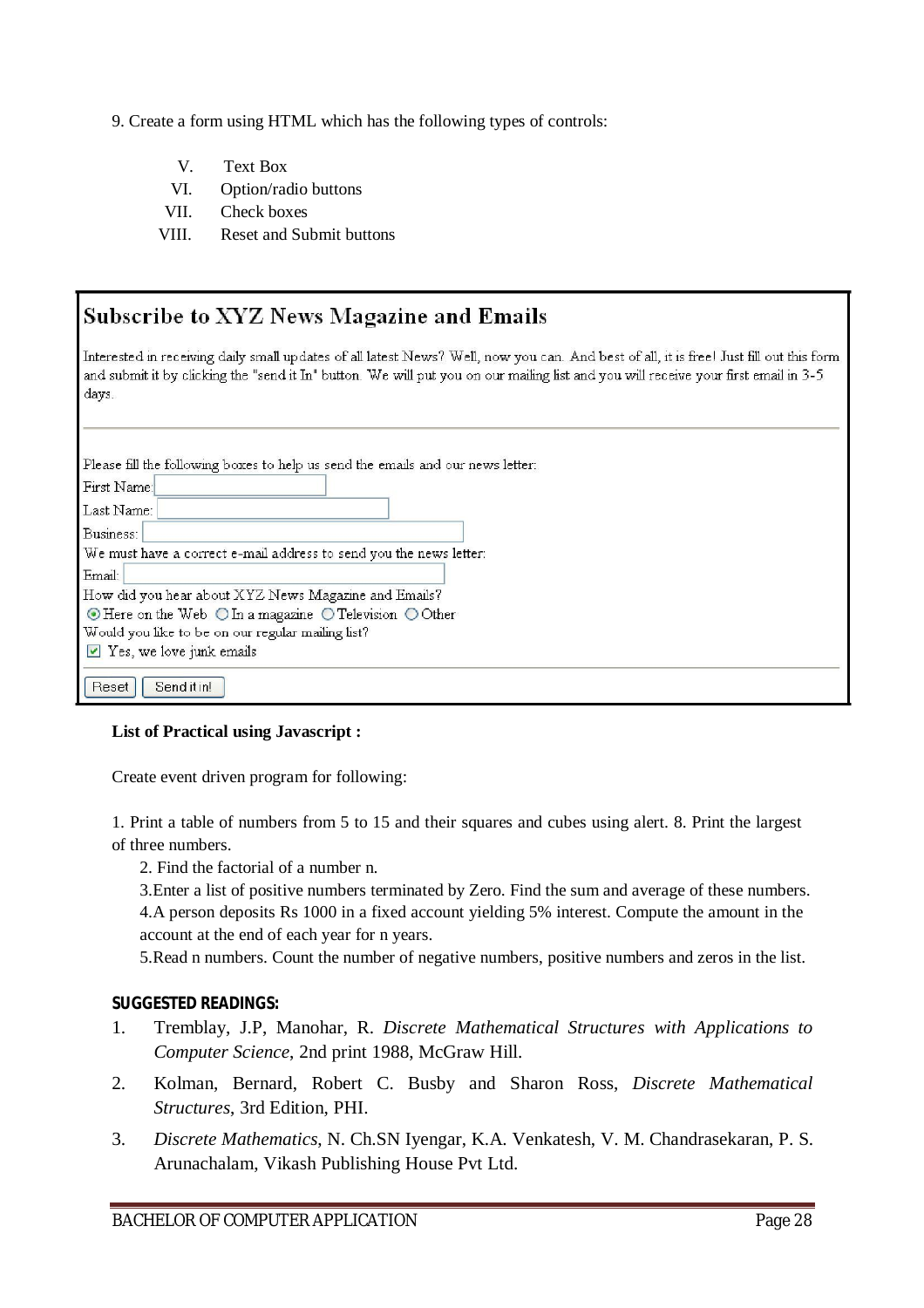## **DETAILED SYLLABUS**

## **SEMESTER-V**

## **BCA.C11. OBJECT ORIENTED PROGRAMMING USING C++ Total marks: 100 (Semester end examination - 80,Practical-20 Internal assessment - 20)**

### **UNIT I** Marks: 15

#### **Introduction to object oriented programming.**

Basic Concepts of Object Oriented Programming-Benefits of OOP-Applications of OOP.

## **Introduction to c++**

Structure of a Simple C++ program-Output operator-Input operator-Cascading of I/O operators. Tokens. Basic data types-User defined data types-Dynamic initialization of variables-Reference variables-Operators in C++-Scope resolution operator-applications-Member dereferencing operators-Memory Management operators-new and delete.

**Control Structures**-simple if, if else, nested if, switch, while do, break and continue statements. Introduction to Functions-Function Prototyping-Call by reference

#### **UNIT II** Marks: 15

### **Classes and objects**

Introduction - Defining a class-Class Vs structures-Creating objects-Accessing class members-Defining member functions-Outside the class definition-Inside the class definition- -Memory allocation for objects-Array-Declaring an array-accessing elements of an array-Array of objects. Friendly functions.

### **Constructors and destructors**

Basic Concepts of constructors- Dynamic initialization of objects-Copy constructor-Dynamic constructors-Destructors.

### **UNIT III** Marks: 15

### **Function and operator overloading**

Overloading Concepts Function Overloading: Functions with different sets of parameters, default and constant parameters. Rules for overloading operators-Defining operator overloading-Overloading Unary operators-Prefix operators overloading-Overloading Binary operators-Overloading relational operators-Overloading using friend functions

### **UNIT IV** Marks: 15

### **Inheritance**

Introduction-Defining derived classes-Types of inheritances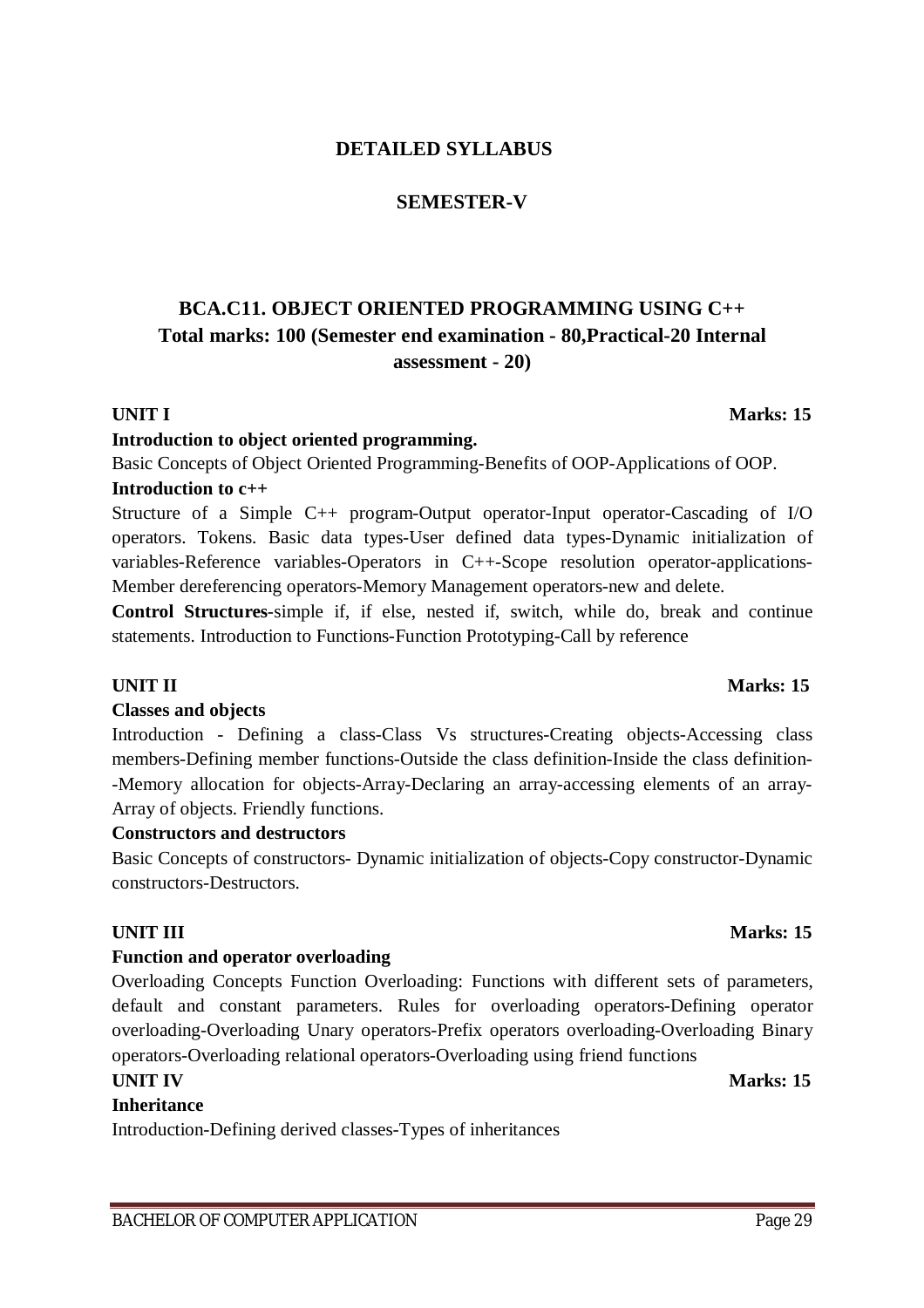**Virtual functions and run time polymorphism-**Introduction-Compile time and Runtime polymorphism-Pointers to objects-this pointer-Pointer to derived classes-Virtual functions-Rules for virtual functions-Pure virtual functions.

## **UNIT V Marks: 10**

### **Streams**

C++ stream classes-put() and get() functions-getline() and write() functions-Formatted Console I/O operations

## **UNIT VI** Marks: 10

### **Files**

Introduction-Stream classes for files-Opening files using constructor-Opening files using open()-File modes-Detecting end of file-eof()-Sequential input and output-put() and get()- Reading and writing objects-read() and write()

## **SUGGESTED READINGS:**

1. Schildt Herbert, *The Complete Reference C++*, Tata McGraw Hill, 4th Edition, 2003.

2. Deitel & Deitel, *C++ How to program*, Pearson Education Asia, 6th Edition, 2008.

3. Bjarne Stroustrup, *The C++ Programming Language,* Special Edition, Pearson Education, 2004.

4. M. T. Somashekara, D. S. Guru, *Object-Oriented Programming with C++,* 2nd Edition, PHI, 2012.

## **Practical Assignments covering paper C11 (OOP in C++)- 50 marks Each student should do at least 12 practical assignments from the following** –

## **List of Experiments:**

1. Define a class named *triangle* to represent a triangle using the lengths of the three sides. Write a constructor to initialize objects of this class, given the lengths of the sides. Also write member functions to check

(a) if a triangle is isosceles

(b) if a triangle is equilateral

Write a main function to test your functions.

## 2. Define a structure employee with the following specifications.

 empno : integer ename : 20 characters basic, hra, da : float calculate() : a function to compute net pay as basic+hra+da with float return type. getdata() : a function to read values for empno, ename, basic, hra, da.

dispdata() : a function to display all the data on the screen Write a main program to

test the program.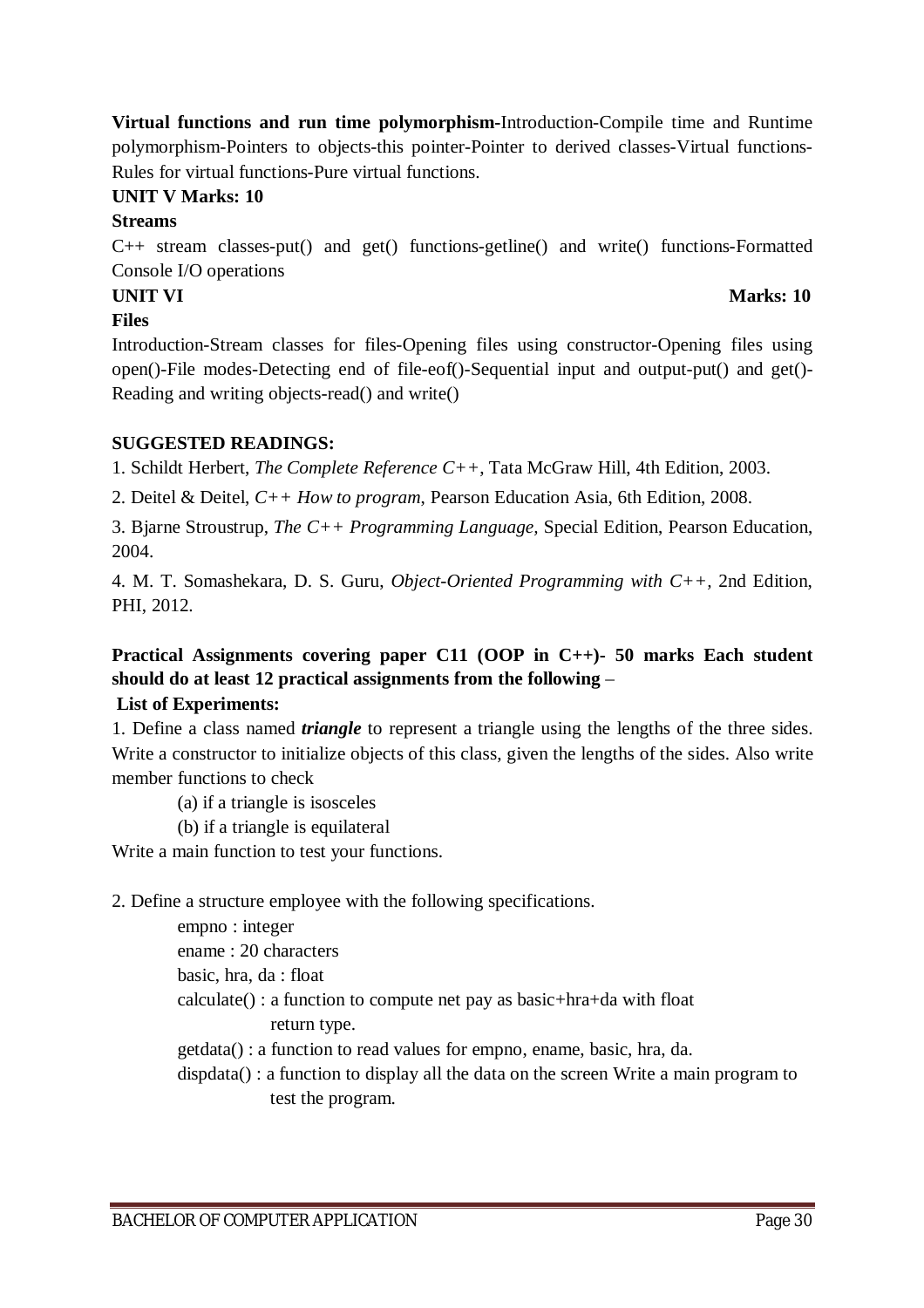1. Define a class circle to represent circles. Add a data member radius to store the radius of a circle. Write member functions area() and perimeter() to compute the area and perimeter of a circle.

4. Define a class complex with two data members real and imag to represent real and imaginary parts of a complex number.

Write member functions

rpart() : to return the real part of a complex number

ipart() : to return the imaginary part of a complex number

add() : to add two complex numbers.

 mul() : to multiply two complex numbers. Write constructors with zero, one and two arguments to initialize objects. (This is an example of polymorphism.)

5. Define a class point with two data members xordinate and yordinate to represent all points in the two dimensional plane by storing their x co-ordinate and y co-ordinate values. Write member functions

dist() : to return the distance of the point from the origin.

 slope(): to return the slope of the line obtained by joining this point with the origin. Write constructors with zero, one and two arguments to initialize objects. Also write a friend function to compute the distance between two points.

6. Define a class string with the following data members

char \*p;

int size;

 and write member functions to do the following (without using library function) and using dynamic memory allocation.

- Length of the string
- Compare two strings
- Copy one string to another
- Reverse the string

Write suitable constructors and destructors. Also write a copy constructor for the class.

7. For the class complex defined in 4 above, overload the  $\leq$ , + and \* operators in the usual sense. Also overload the unary – operator.

8. For the class string defined in 6 above, overload the  $\Diamond$  and + operators where + is to be used for concatenating two strings.

9. Define a class time to store time as hour, minute and second, all being integer values. Write member functions to display time in standard formats. Also overload the  $++$  and  $-$ operators to increase and decrease a given time by one second where the minute and hour values will have to be updated whenever necessary.

10. Define a class to store matrices. Write suitable friend functions to add and multiply two matrices.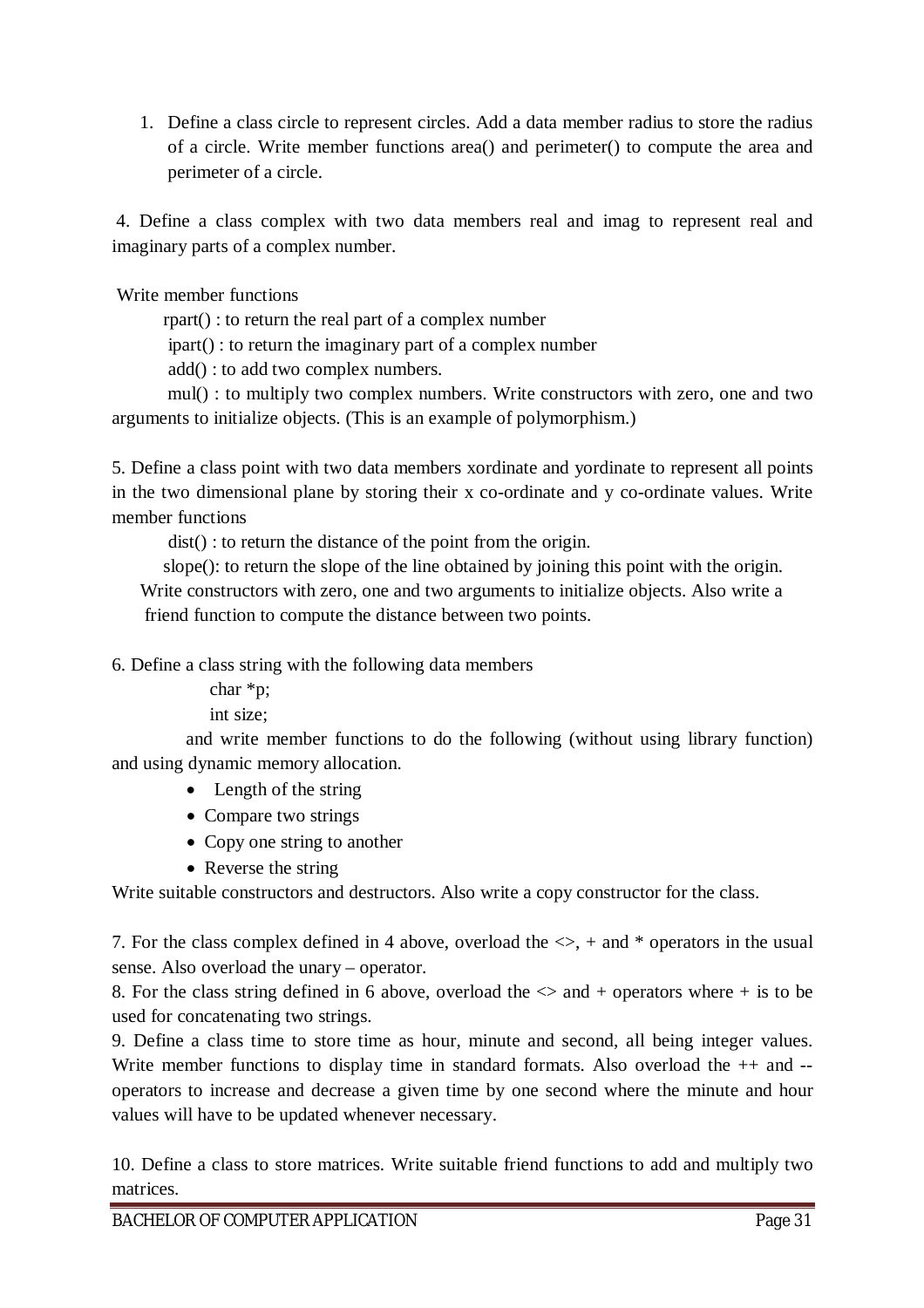11. Write a class based program implementing static members.

12. Define a class student with the following specification:

 rollno : integer sname : 20 characters

Derive two classes artst and scst. The class artst will represent students belonging to arts stream and the class scst will represent students belonging to science stream. The artsst class will have additional data members ph, hs, en and as to store marks obtained by a student in three subjects Philosophy, History, English and Assamese. The class scst will have additional data members ph, ch, ma and en to store marks obtained in Physics, Chemistry, Mathematics and English.

Write the following member functions in the classes artst and scst

ctotal() : a function to calculate the total marks obtained by a student

takedata() : function to accept values of the data members

showdata() : function to display the marks sheet of a student.

13. Define an abstract base class printer. Derive three classes laser-printer, line-printer and inkjet-printer. The derived classes will have data members to store the features of that particular printer. Write pure virtual function display() in the base class and redefine it in the derived classes.

14. Define a abstract base class figure and add to it pure virtual functions

display() : to display a figure

get() : to input parameters of the figure

area() : to compute the area of a figure

perimeter() : to compute the perimeter of a figure.

Derive three classes circle, rectangle and triangle from it. A circle is to be represented by its radius, rectangle by its length and breadth and triangle by the lengths of its sides. Write a main function and write necessary statements to achieve run time polymorphism.

15. Write an interactive program to compute square root of a number. The input value must be tested for validity. If it is negative, the user defined function my\_sqrt() should raise an exception.

16. Define a class rational to store rational numbers as a pair of integers, representing the numerator and denominator. Write a member function for setting the values of the numerator and denominator. This function should raise an exception if attempt is made to set a zero value as the denominator and in such cases it should be set to 1.

17. Write a class template for storing an array of elements. Overload the << and >> operators. Write a member function to sort the array in descending order.

18. Write a class template for representing a singly linked list. Write functions for inserting, deleting, searching and for displaying a linked list. Write a main function to test it on a linked list of integers and characters.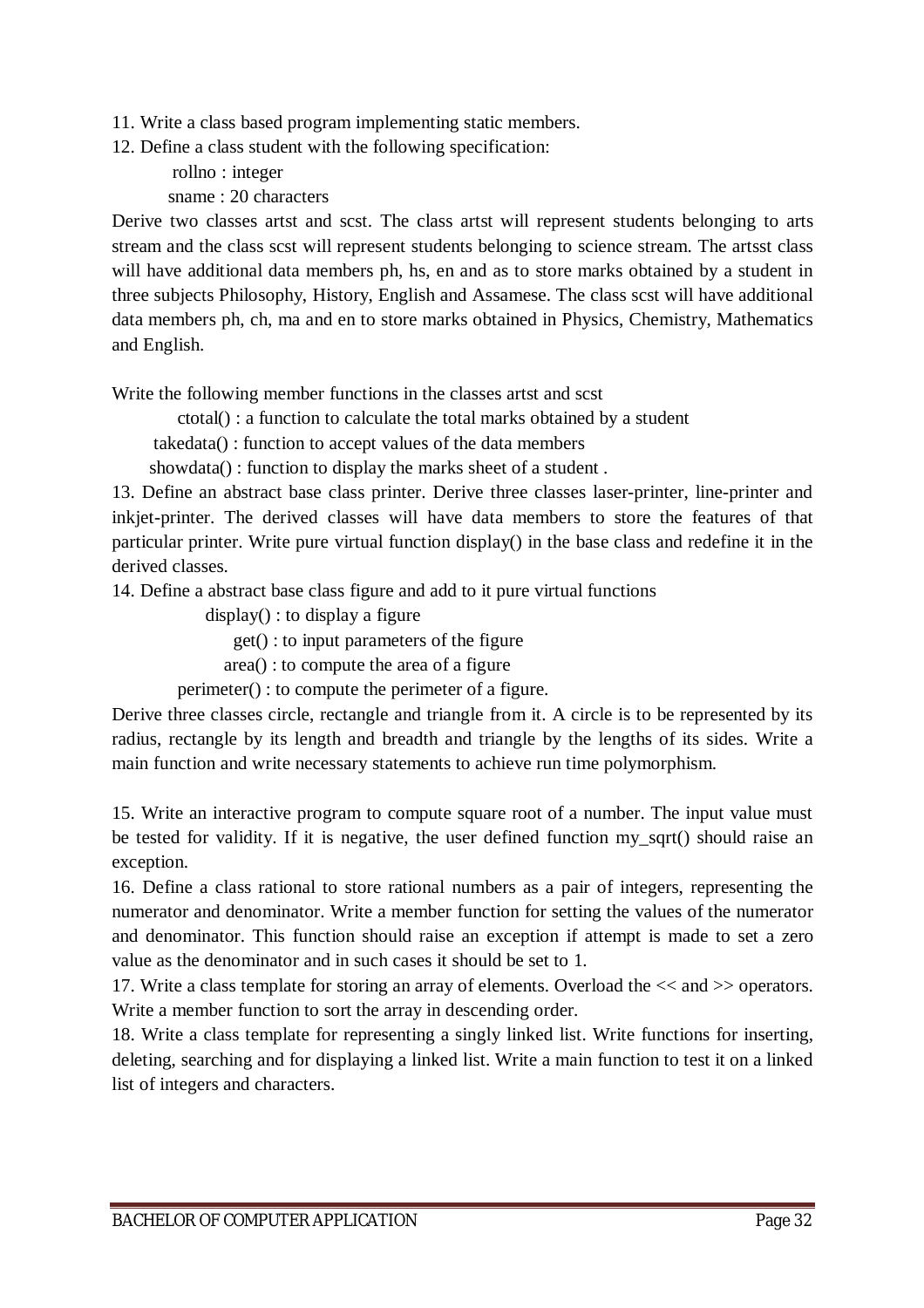### **BCA.C12. OPERATING SYSTEM**

#### **Total marks: 100 (Semester end examination - 60,Practical-20 Internal assessment - 20)**

#### **Introduction**

Basics of Operating Systems: Definition, Types of Operating Systems (definition only): Mainframe, Batch, Multiprocessor, Distributed, Multitasking, Real time, Parallel and Time sharing.

#### **Processes**

Process: Concept of a Process, Process States, Process creation, Process termination, Context switching, Concept of Thread

#### **Process Synchronization**

Basic concept of Inter-Process communication, Race condition, Critical-Section, Mutual exclusion, semaphore, mutex. Different ways to achieve mutual exclusion- Disabling interrupt, Test-and-Set-Lock, Peterson's solution using semaphore.

#### **Scheduling**

Basic Concepts of scheduling, Scheduling objectives, preemptive and non preemptive scheduling, Scheduling criteria – CPU utilization, Throughput, Turnaround Time, Waiting Time, Response Time , Basic concepts on batch, interactive and real-time scheduling algorithm, Scheduling algorithms- FCFS, SJF, RR, priority scheduling

#### **Deadlocks**

Definition, Deadlock characteristics , Methods for Handling Deadlocks, Deadlock Prevention , Deadlock detection and Recovery, Deadlock Avoidance using Banker"s Algorithm.

#### **Memory management**

Memory allocation in Multiprogramming, Relocation and Protection, Swapping, Virtual memory: - Basics of Virtual Memory, Logical versus Physical address space, Paging and Concept of Segmentation, Page fault, Page table and its entries, Page replacement algorithms: - LRU, Optimal, NRU, FIFO

#### **File system**

File concepts, File naming, File types(directory, regular, device), File attributes, Operations on file, Access Methods – Sequential, Random access, Directory in UNIX, File system layout, Disk block allocation- Contiguous allocation, Linked list allocation, FAT, i-nodes

#### **I/O management**

Basic principles and overall structure of I/O management subsystem, Layers of the I/O subsystem-interrupt handler"s device driver, device independent I/O software and user space I/O software.

#### **SUGGESTED READING:**

1. Tannenbaum, *Operating Systems*, PHI, 4th Edition, 2000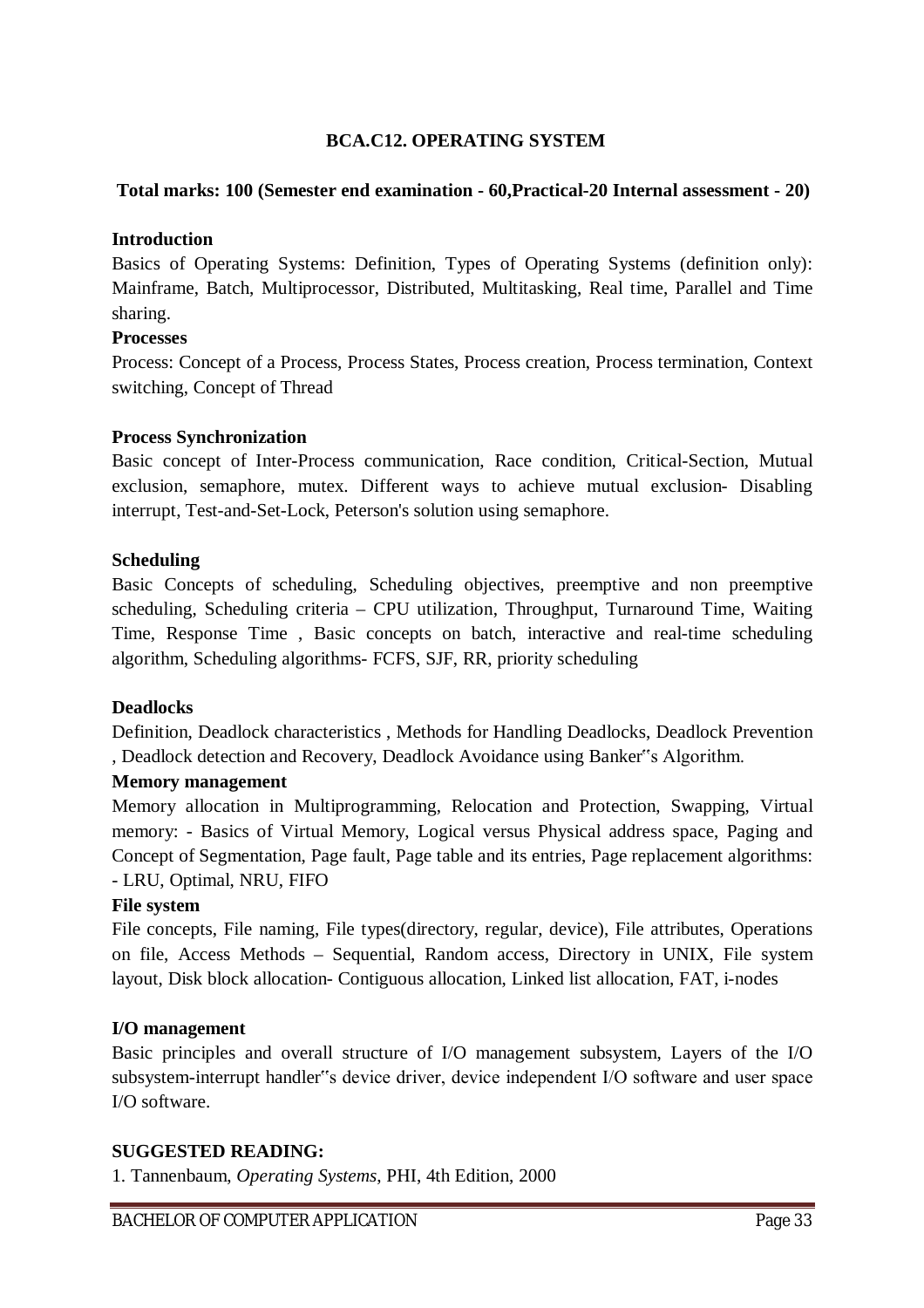2. Silbersachatz and Galvin, *Operating System Concepts*, Person, 5th Ed. 2001

3. William Stallings, *Operating System*, Prentice Hall of India, 4th Edition,

## **LABORATORY**

## **Practical Assignments Covering paper C12 (Operating System) - 20 marks Each student should do at least 12 assignments from the following list.**

#### **List of Experiments:**

1. Write a program to create a child process that starts looping and then terminates.

2. Write a program to show that the child can be set up to ignore a signal from its parent.

3. Write a program to show that a process can ignore a signal.

4. Write a program to create a thread in which prints "We are proud to be Indians" and terminates.

5. Write a program to demonstrate how to "wait" for thread completions by using the Pthread join routine. Threads are explicitly created in a joinable state.

6. Write a program to create a thread in which print "We are proud to be Indians" and pass multiple arguments using structure during its creation.

7. Write a program to compute the dot product of two vectors and also show the use of mutex variable.

8. Write a program to create threads, the main thread creates three threads. Two of these threads increment a counter variable while third thread watches the value of the counter variable. When the counter variable reaches a predefined limit, the waiting thread is signaled by one of the incrementing threads. The waiting thread "awakens" and then modifies the counter. The program continues until the incrementing threads reach a final value and also print the final value.

9. Write a program to show attaching and detaching shared memory.

10. Write a program to show the communication between two processes through shared memory.

11. Write a program to show how two processes can talk to each other using wait() and signal() operations applied on semaphore.

12. Write a program in which a parent process accepts a list of integers to be sorted. Parent process uses the fork system call to create a new process called a child process. Both the processes use shared memory for the list of integers. Now use the parent process to sort the integers using bubble sort and the child process to sort the integers using selection sort. Use semaphore variable for process synchronization.

13. Write a program to implement Banker"s Algorithm for multiple resource type each.

14. Write a program to simulate Dining Philosophers Algorithm.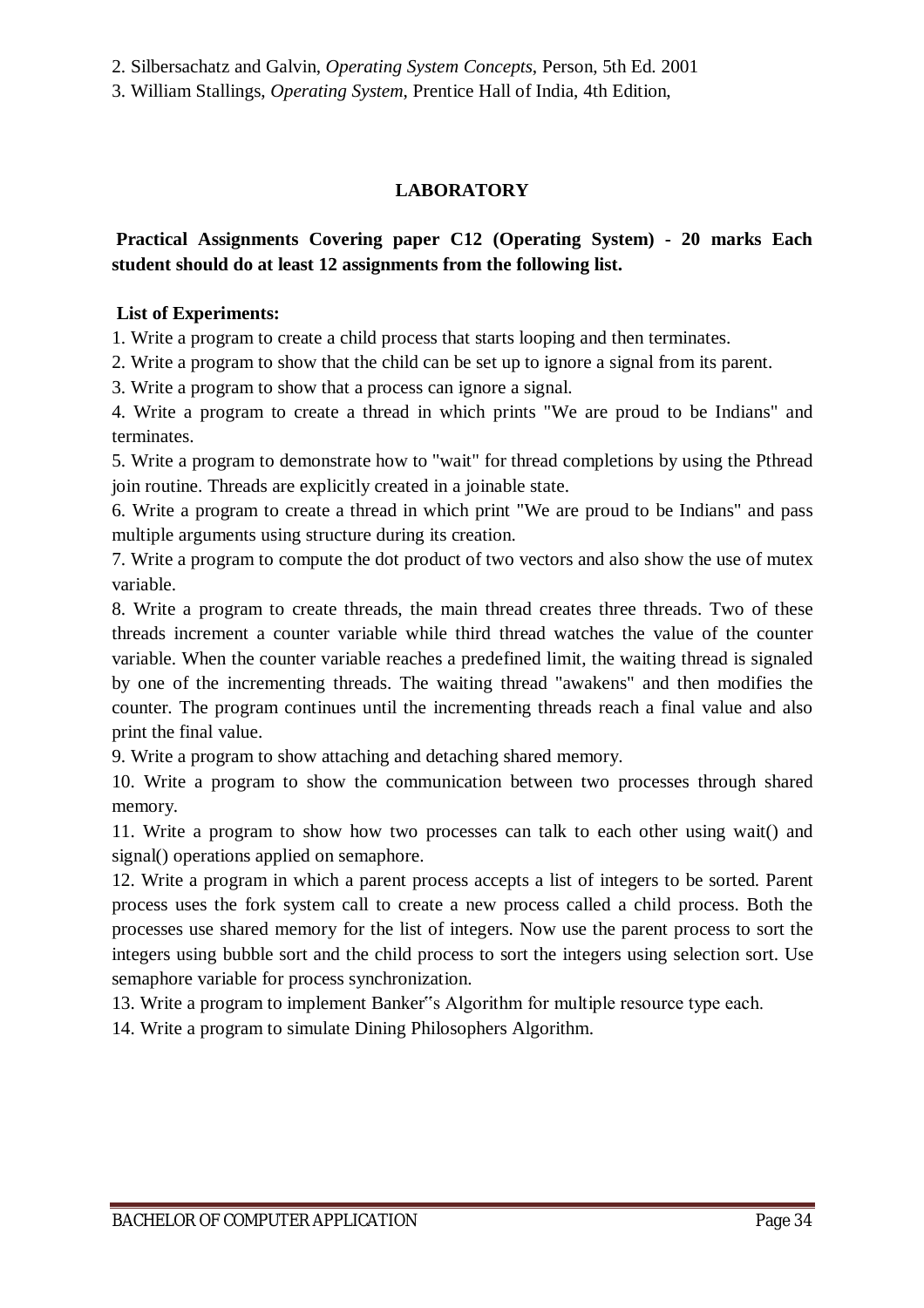## **DSE-1: Digital Image Processing**

## **Theory: 60 Lectures**

#### **1. Introduction (6 Lectures)**

Pixels, coordinate conventions, Imaging Geometry, Perspective Projection, Spatial Domain Filtering, sampling and quantization.

#### **2. Spatial Domain Filtering (7 Lectures)**

Intensity transformations, contrast stretching, histogram equalization, Correlation and convolution

#### **3. Filtering in the Frequency domain (8 Lectures)** Fourier Transforms and properties, FFT (Decimation in Frequency and Decimation in Time Techniques), Convolution, Correlatio, Discrete Cosine Transform, Frequency domain filtering.

# Basic Framework, Interactive Restoration, Image deformation and geometric transformations, image morphing, Restoration techniques, Noise characterization, Noise restoration filters, Restoration from

**4. Image Restoration (8 Lectures)**

#### **5. Image Compression (10 Lectures)**

projections.

Encoder-Decoder model, Types of redundancies, Lossy and Lossless compression, Sub-image size selection, blocking artifacts, DCT implementation using FFT, Symbol-based coding, JBIG-2, Bitplane encoding, Bit-allocation, JPEG, Lossless predictive coding, Lossy predictive coding

#### **6. Wavelet based Image Compression (5 Lectures)**

Expansion of functions, Multi-resolution analysis, Scaling functions, MRA refinement equation, Wavelet series expansion, Discrete Wavelet Transform (DWT), Continuous Wavelet Transform, Digital Image Watermarking.

#### **7. Morphological Image Processing (7 Lectures)**

Basics, SE, Erosion, Dilation, Opening, Closing, Hit-or-Miss Transform, Boundary Detection, Hole filling, Connected components, Reconstruction by dilation and erosion.

#### **8. Image Segmentation (9 Lectures)**

Boundary detection based techniques, Point, line detection, Edge detection, Edge linking, local processing, regional processing,

#### **Reference Books**

1. R C Gonzalez , R E Woods, Digital Image Processing, 3rd Edition, Pearson Education.2008.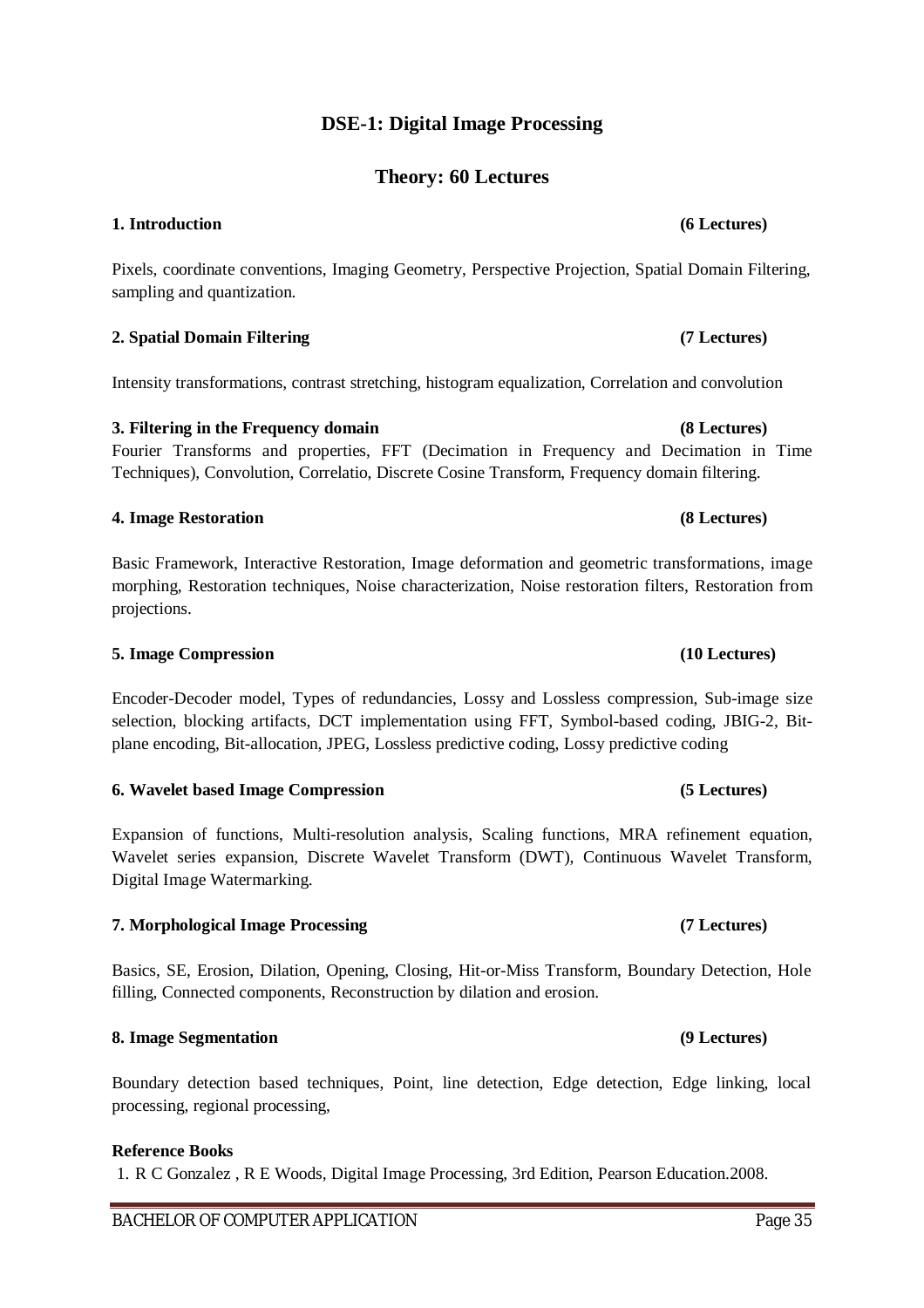- 2. A K Jain, Fundamentals of Digital image Processing, Prentice Hall of India.1989.
- 3. K R Castleman, Digital Image Processing, Pearson Education.1996
- 4. Schalkoff, Digital Image Processing and Computer Vision, John Wiley and Sons.1989.

5. Rafael C. Gonzalez, Richard E. Woods, Steven Eddins,' Digital Image Processing using MATLAB', Pearson Education, Inc., 2004. **Digital Image Processing Lab** 

#### **Practical: 60 Lectures**

- 1. Write program to read and display digital image using MATLAB or SCILAB
	- a. Become familiar with SCILAB/MATLAB Basic commands
	- b. Read and display image in SCILAB/MATLAB
	- c. Resize given image
	- d. Convert given color image into gray-scale image
	- e. Convert given color/gray-scale image into black & white image
	- f. Draw image profile
	- g. Separate color image in three R G & B planes
	- h. Create color image using R, G and B three separate planes
	- i. Flow control and LOOP in SCILAB
	- j. Write given 2-D data in image file
- 2. To write and execute image processing programs using point processing method
	- a. Obtain Negative image
	- b. Obtain Flip image
	- c. Thresholding
	- d. Contrast stretching
- 3. To write and execute programs for image arithmetic operations
	- a. Addition of two images
	- b. Subtract one image from other image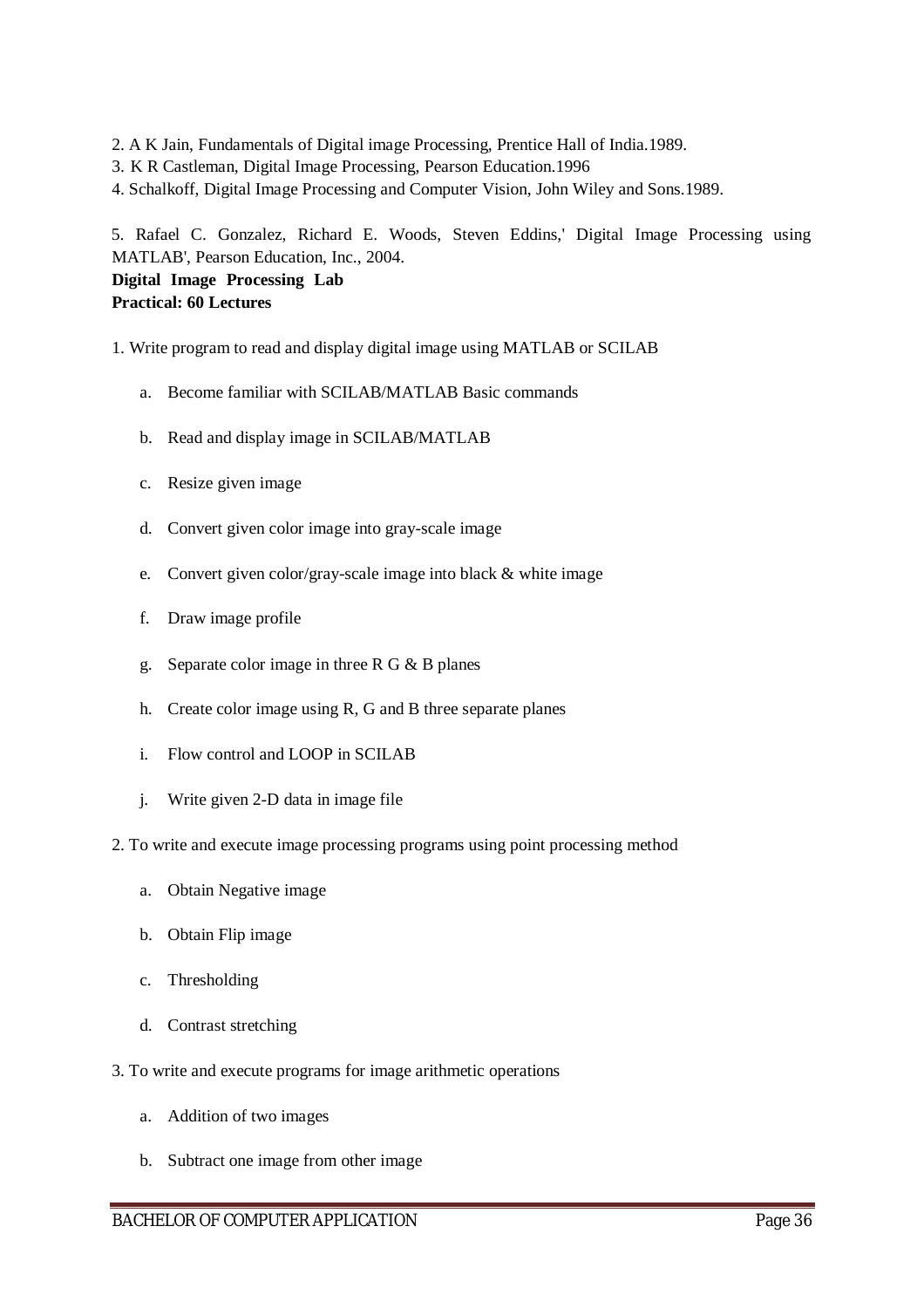- c. Calculate mean value of image
- d. Different Brightness by changing mean value
- 4. To write and execute programs for image logical operations
	- a. AND operation between two images
	- b. OR operation between two images
	- c. Calculate intersection of two images
	- d. Water Marking using EX-OR operation
	- e. NOT operation (Negative image)
- 5. To write a program for histogram calculation and equalization using
	- a. Standard MATLAB function
	- b. Program without using standard MATLAB functions
	- c. C Program
- 6. To write and execute program for geometric transformation of image
	- a. Translation
	- b. Scaling
	- c. Rotation
	- d. Shrinking
	- e. Zooming
- 7. To understand various image noise models and to write programs for
	- a. image restoration
	- b. Remove Salt and Pepper Noise
	- c. Minimize Gaussian noise
	- d. Median filter and Weiner filter
- 8. Write and execute programs to remove noise using spatial filters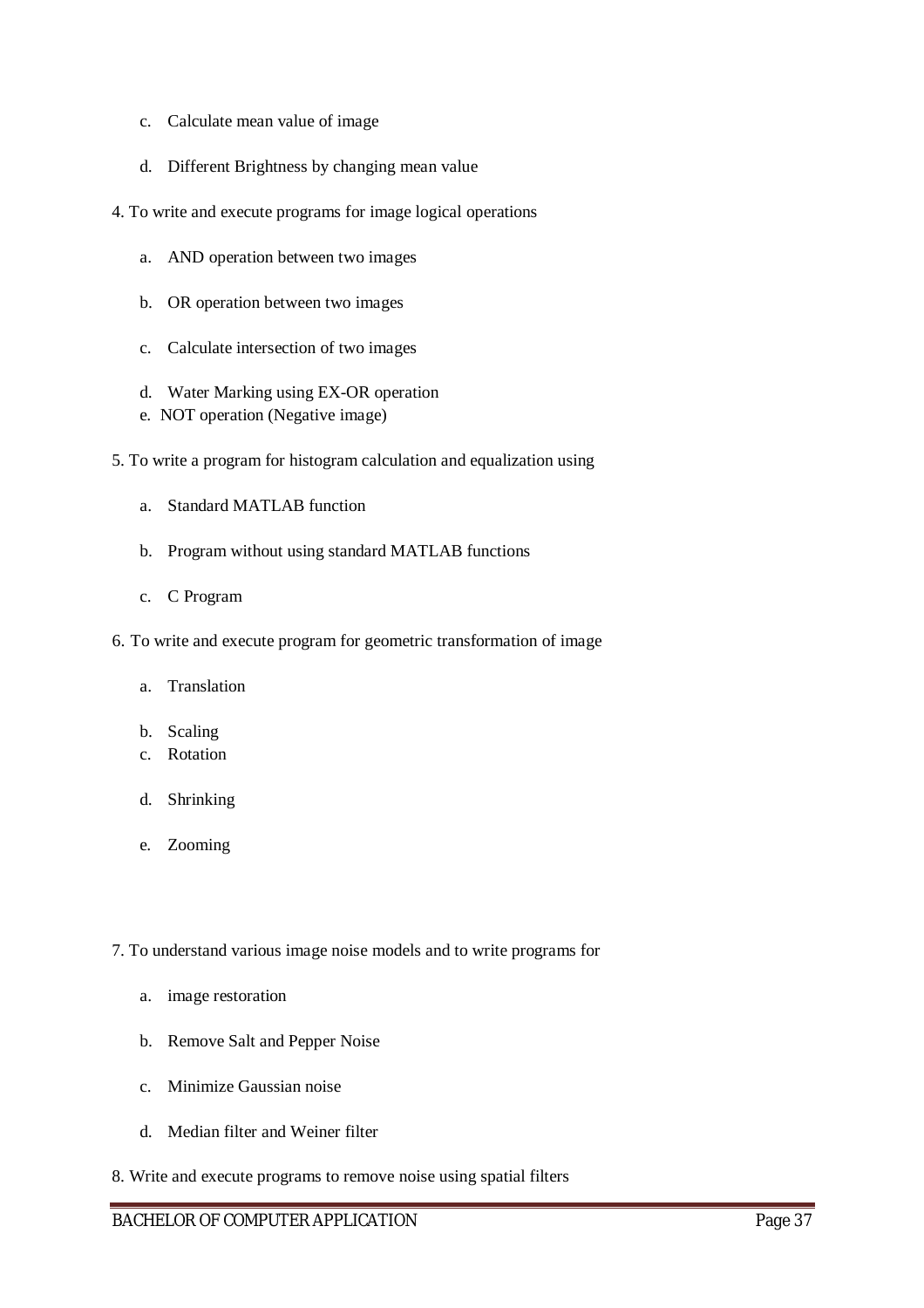- a. Understand 1-D and 2-D convolution process
- b. Use 3x3 Mask for low pass filter and high pass filter

9. Write and execute programs for image frequency domain filtering

- a. Apply FFT on given image
- b. Perform low pass and high pass filtering in frequency domain
- c. Apply IFFT to reconstruct image

10. Write a program in C and MATLAB/SCILAB for edge detection using different edge detection mask

11. Write and execute program for image morphological operations erosion and dilation.

12. To write and execute program for wavelet transform on given image and perform inverse wavelet transform to reconstruct image.

### **DSE-2: Numerical Methods**

#### **Theory: 60 Lectures**

- 1. Floating point representation and computer arithmetic, Significant digits, Errors: Round-off error, Local truncation error, Global truncation error, Order of a method
- 2. Bisection method, Secant method, Regula−Falsi method Newton−Raphson method, Gauss−Jordan method
- 3. Iterative methods: Jacobi and Gauss-Seidel iterative methods Interpolation: Lagrange's form
- 4. Finite difference operators, Gregory Newton forward and backward differences Interpolatio, Linear interpolation
- 5. Numerical integration: Trapezoid rule, Simpson's rule (only method),
- 6. Extrapolation methods: Romberg integration, Gaussian quadrature, Ordinary differential equation: Euler's method, Runge-Kutta second methods

7.

### **REFERNCE BOOKS**:

[1] Laurence V. Fausett, Applied Numerical Analysis, Using MATLAB, Pearson, 2/e (2012)

[2] M.K. Jain, S.R.K. Iyengar and R.K. Jain, Numerical Methods for Scientific and Engineering Computation, New Age International Publisher, 6/e (2012)

[3] Steven C Chapra, Applied Numerical Methods with MATLAB for Engineers and Scientists, Tata McGraw Hill, 2/e (2010)

#### **Numerical Methods Lab**